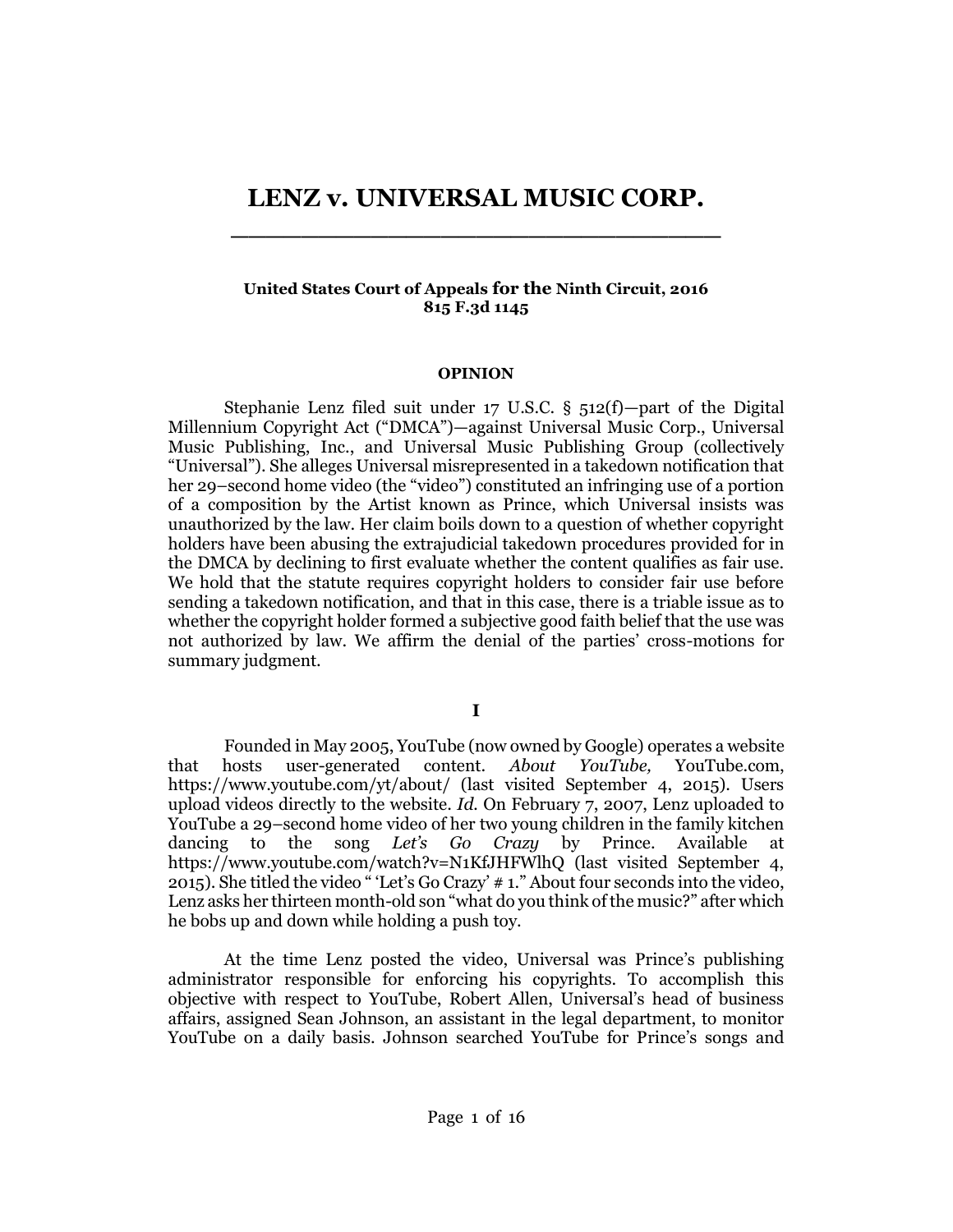reviewed the video postings returned by his online search query. When reviewing such videos, he evaluated whether they "embodied a Prince composition" by making "significant use of ... the composition, specifically if the song was recognizable, was in a significant portion of the video or was the focus of the video." According to Allen, "[t]he general guidelines are that ... we review the video to ensure that the composition was the focus and if it was we then notify YouTube that the video should be removed."

Johnson contrasted videos that met this criteria to those "that may have had a second or less of a Prince song, literally a one line, half line of Prince song" or "were shot in incredibly noisy environments, such as bars, where there could be a Prince song playing deep in the background ... to the point where if there was any Prince composition embodied ... in those videos that it was distorted beyond reasonable recognition." None of the video evaluation guidelines explicitly include consideration of the fair use doctrine.

When Johnson reviewed Lenz's video, he recognized *Let's Go Crazy* immediately. He noted that it played loudly in the background throughout the entire video. Based on these details, the video's title, and Lenz's query during the video asking if her son liked the song, he concluded that Prince's song "was very much the focus of the video." As a result, Johnson decided the video should be included in a takedown notification sent to YouTube that listed more than 200 YouTube videos Universal believed to be making unauthorized use of Prince's songs. <sup>2</sup> The notice included a "good faith belief" statement as required by 17 U.S.C.  $\S$  512(c)(3)(A)(v): "We have a good faith belief that the above-described activity is not authorized by the copyright owner, its agent, or the law."

After receiving the takedown notification, YouTube removed the video and sent Lenz an email on June 5, 2007, notifying her of the removal. On June 7, 2007, Lenz attempted to restore the video by sending a counter-notification to YouTube pursuant to [§ 512\(g\)\(3\).](http://www.westlaw.com/Link/Document/FullText?findType=L&pubNum=1000546&cite=17USCAS512&originatingDoc=Ic3e300705afc11e5a795ac035416da91&refType=RB&originationContext=document&vr=3.0&rs=cblt1.0&transitionType=DocumentItem&contextData=(sc.Search)#co_pp_063e00007c8e4) After YouTube provided this counter-notification to Universal per  $\S$  512(g)(2)(B), Universal protested the video's reinstatement because Lenz failed to properly acknowledge that her statement was made under penalty of perjury, as required by  $\S 512(g)(3)(C)$ . Universal's protest reiterated that the video constituted infringement because there was no record that "either she or YouTube were ever granted licenses to reproduce, distribute, publicly perform or otherwise exploit the Composition." The protest made no mention of fair use. After obtaining *pro bono* counsel, Lenz sent a second counter-notification on June 27, 2007, which resulted in YouTube's reinstatement of the video in mid-July.

<sup>2</sup> "[T]he parties do not dispute that Lenz used copyrighted material in her video or that Universal is the true owner of Prince's copyrighted music." *[Lenz v. Universal Music Corp.,](http://www.westlaw.com/Link/Document/FullText?findType=Y&serNum=2016810920&pubNum=0004637&originatingDoc=Ic3e300705afc11e5a795ac035416da91&refType=RP&fi=co_pp_sp_4637_1153&originationContext=document&vr=3.0&rs=cblt1.0&transitionType=DocumentItem&contextData=(sc.Search)#co_pp_sp_4637_1153)* [572 F.Supp.2d 1150, 1153](http://www.westlaw.com/Link/Document/FullText?findType=Y&serNum=2016810920&pubNum=0004637&originatingDoc=Ic3e300705afc11e5a795ac035416da91&refType=RP&fi=co_pp_sp_4637_1153&originationContext=document&vr=3.0&rs=cblt1.0&transitionType=DocumentItem&contextData=(sc.Search)#co_pp_sp_4637_1153)–54 (N.D.Cal.2008).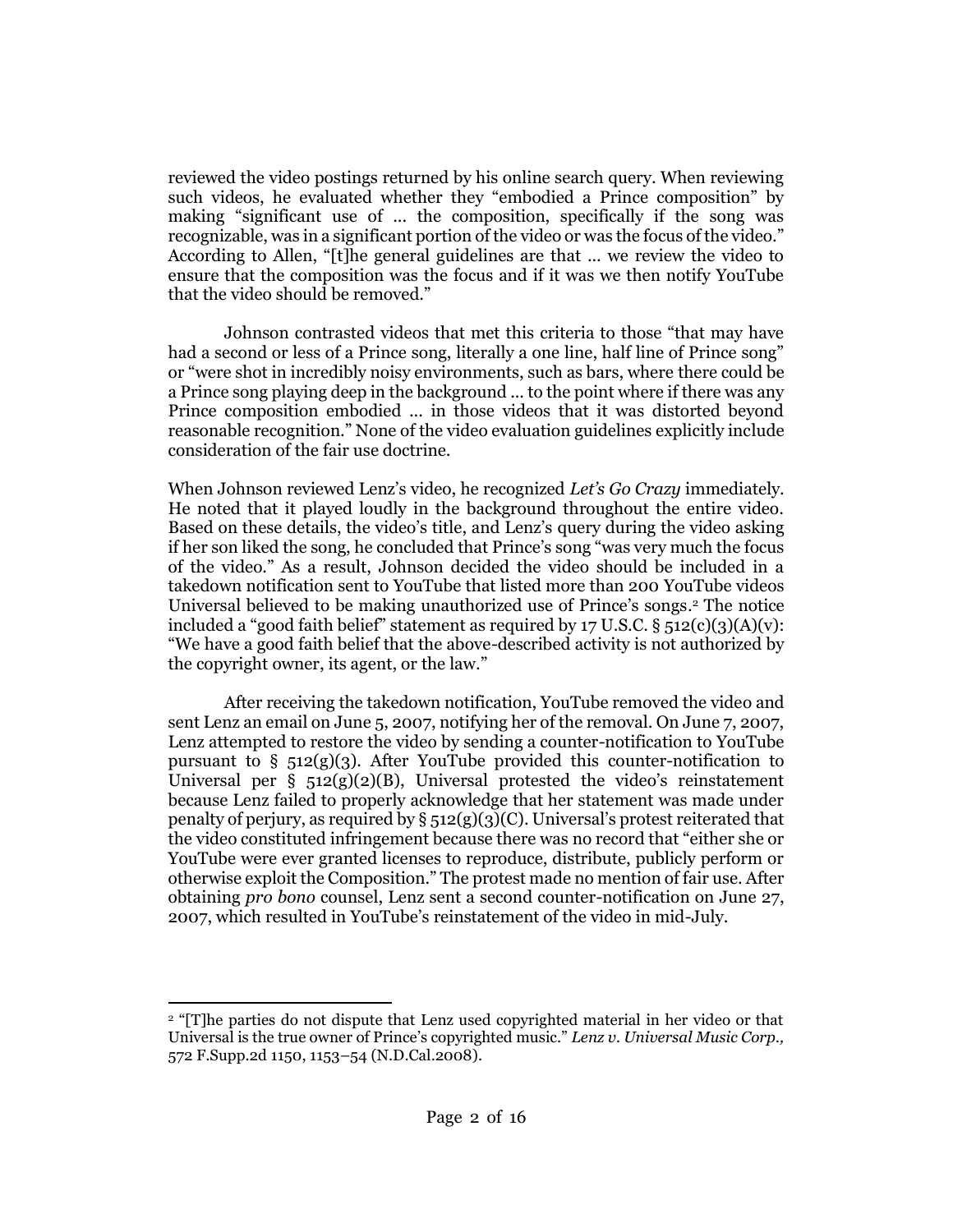Lenz filed the instant action on July 24, 2007, and her Amended Complaint on August 15, 2007. After the district court dismissed her tortious interference claim and request for declaratory relief, Lenz filed her Second Amended Complaint on April 18, 2008, alleging only a claim for misrepresentation under  $\S$  512(f). The district court denied Universal's motion to dismiss the action.

On February 25, 2010, the district court granted Lenz's partial motion for summary judgment on Universal's six affirmative defenses, including the third affirmative defense that Lenz suffered no damages. Both parties subsequently moved for summary judgment on Lenz's [§ 512\(f\)](http://www.westlaw.com/Link/Document/FullText?findType=L&pubNum=1000546&cite=17USCAS512&originatingDoc=Ic3e300705afc11e5a795ac035416da91&refType=RB&originationContext=document&vr=3.0&rs=cblt1.0&transitionType=DocumentItem&contextData=(sc.Search)#co_pp_ae0d0000c5150) misrepresentation claim. On January 24, 2013, the district court denied both motions in an order that is now before us.

The district court certified its summary judgment order for interlocutory appeal unde[r 28 U.S.C. § 1292\(b\),](http://www.westlaw.com/Link/Document/FullText?findType=L&pubNum=1000546&cite=28USCAS1292&originatingDoc=Ic3e300705afc11e5a795ac035416da91&refType=RB&originationContext=document&vr=3.0&rs=cblt1.0&transitionType=DocumentItem&contextData=(sc.Search)#co_pp_a83b000018c76) and stayed proceedings in district court pending resolution of the appeal. We granted the parties permission to bring an interlocutory appeal.

## **III**

We review *de novo* the district court's denial of summary judgment. When doing so, we "must determine whether the evidence, viewed in a light most favorable to the non-moving party, presents any genuine issues of material fact and whether the district court correctly applied the law." *[Warren v. City of Carlsbad,](http://www.westlaw.com/Link/Document/FullText?findType=Y&serNum=1995133456&pubNum=0000506&originatingDoc=Ic3e300705afc11e5a795ac035416da91&refType=RP&fi=co_pp_sp_506_441&originationContext=document&vr=3.0&rs=cblt1.0&transitionType=DocumentItem&contextData=(sc.Search)#co_pp_sp_506_441)* [58 F.3d 439, 441 \(9th Cir.1995\).](http://www.westlaw.com/Link/Document/FullText?findType=Y&serNum=1995133456&pubNum=0000506&originatingDoc=Ic3e300705afc11e5a795ac035416da91&refType=RP&fi=co_pp_sp_506_441&originationContext=document&vr=3.0&rs=cblt1.0&transitionType=DocumentItem&contextData=(sc.Search)#co_pp_sp_506_441) On cross-motions for summary judgment, we evaluate each motion independently, "giving the nonmoving party in each instance the benefit of all reasonable inferences." *[ACLU v. City of Las Vegas,](http://www.westlaw.com/Link/Document/FullText?findType=Y&serNum=2003467218&pubNum=0000506&originatingDoc=Ic3e300705afc11e5a795ac035416da91&refType=RP&fi=co_pp_sp_506_1097&originationContext=document&vr=3.0&rs=cblt1.0&transitionType=DocumentItem&contextData=(sc.Search)#co_pp_sp_506_1097)* 333 F.3d 1092, [1097 \(9th Cir.2003\).](http://www.westlaw.com/Link/Document/FullText?findType=Y&serNum=2003467218&pubNum=0000506&originatingDoc=Ic3e300705afc11e5a795ac035416da91&refType=RP&fi=co_pp_sp_506_1097&originationContext=document&vr=3.0&rs=cblt1.0&transitionType=DocumentItem&contextData=(sc.Search)#co_pp_sp_506_1097)

When evaluating an interlocutory appeal, we "may address any issue fairly included within the certified order because it is the *order* that is appealable, and not the controlling question identified by the district court." *[Yamaha Motor Corp.,](http://www.westlaw.com/Link/Document/FullText?findType=Y&serNum=1996026195&pubNum=0000708&originatingDoc=Ic3e300705afc11e5a795ac035416da91&refType=RP&originationContext=document&vr=3.0&rs=cblt1.0&transitionType=DocumentItem&contextData=(sc.Search))  [U.S.A. v. Calhoun,](http://www.westlaw.com/Link/Document/FullText?findType=Y&serNum=1996026195&pubNum=0000708&originatingDoc=Ic3e300705afc11e5a795ac035416da91&refType=RP&originationContext=document&vr=3.0&rs=cblt1.0&transitionType=DocumentItem&contextData=(sc.Search))* 516 U.S. 199, 205 (1996) (emphasis in original) (quotation omitted). We may therefore "address those issues *material* to the order from which appeal has been taken." *[In re Cinematronics, Inc.,](http://www.westlaw.com/Link/Document/FullText?findType=Y&serNum=1990149901&pubNum=0000350&originatingDoc=Ic3e300705afc11e5a795ac035416da91&refType=RP&fi=co_pp_sp_350_1449&originationContext=document&vr=3.0&rs=cblt1.0&transitionType=DocumentItem&contextData=(sc.Search)#co_pp_sp_350_1449)* 916 F.2d 1444, 1449 (9th [Cir.1990\)](http://www.westlaw.com/Link/Document/FullText?findType=Y&serNum=1990149901&pubNum=0000350&originatingDoc=Ic3e300705afc11e5a795ac035416da91&refType=RP&fi=co_pp_sp_350_1449&originationContext=document&vr=3.0&rs=cblt1.0&transitionType=DocumentItem&contextData=(sc.Search)#co_pp_sp_350_1449) (emphasis in original) (permitting appellate review of a ruling issued prior to the order certified for interlocutory appeal).

## **IV**

Effective on October 28, 1998, the DMCA added new sections to existing copyright law by enacting five Titles, only one of which is relevant here: Title II— Online Copyright Infringement Liability Limitation Act—now codified in [17 U.S.C.](http://www.westlaw.com/Link/Document/FullText?findType=L&pubNum=1000546&cite=17USCAS512&originatingDoc=Ic3e300705afc11e5a795ac035416da91&refType=LQ&originationContext=document&vr=3.0&rs=cblt1.0&transitionType=DocumentItem&contextData=(sc.Search))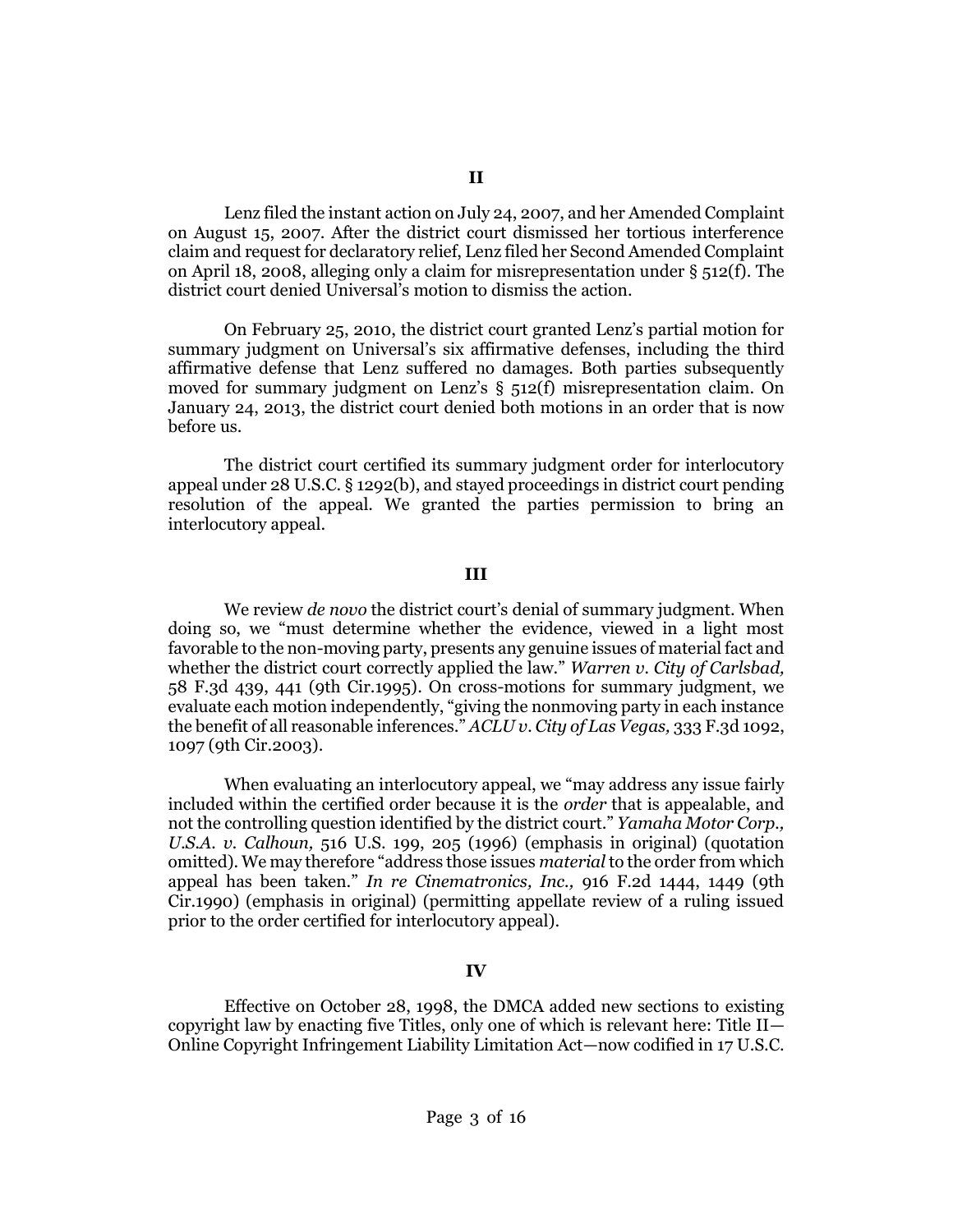$\S$  512. [Sections 512\(c\),](http://www.westlaw.com/Link/Document/FullText?findType=L&pubNum=1000546&cite=17USCAS512&originatingDoc=Ic3e300705afc11e5a795ac035416da91&refType=RB&originationContext=document&vr=3.0&rs=cblt1.0&transitionType=DocumentItem&contextData=(sc.Search)#co_pp_4b24000003ba5) [\(f\),](http://www.westlaw.com/Link/Document/FullText?findType=L&pubNum=1000546&cite=17USCAS512&originatingDoc=Ic3e300705afc11e5a795ac035416da91&refType=RB&originationContext=document&vr=3.0&rs=cblt1.0&transitionType=DocumentItem&contextData=(sc.Search)#co_pp_ae0d0000c5150) and [\(g\)](http://www.westlaw.com/Link/Document/FullText?findType=L&pubNum=1000546&cite=17USCAS512&originatingDoc=Ic3e300705afc11e5a795ac035416da91&refType=RB&originationContext=document&vr=3.0&rs=cblt1.0&transitionType=DocumentItem&contextData=(sc.Search)#co_pp_16f4000091d86) are at the heart of the parties' dispute.

## **A**

[Section 512\(c\)](http://www.westlaw.com/Link/Document/FullText?findType=L&pubNum=1000546&cite=17USCAS512&originatingDoc=Ic3e300705afc11e5a795ac035416da91&refType=RB&originationContext=document&vr=3.0&rs=cblt1.0&transitionType=DocumentItem&contextData=(sc.Search)#co_pp_4b24000003ba5) permits service providers, e.g., YouTube or Google, to avoid copyright infringement liability for storing users' content if—among other requirements—the service provider "expeditiously" removes or disables access to the content after receiving notification from a copyright holder that the content is infringing. 17 U.S.C.  $\S$  512(c). [Section 512\(c\)\(3\)\(A\)](http://www.westlaw.com/Link/Document/FullText?findType=L&pubNum=1000546&cite=17USCAS512&originatingDoc=Ic3e300705afc11e5a795ac035416da91&refType=RB&originationContext=document&vr=3.0&rs=cblt1.0&transitionType=DocumentItem&contextData=(sc.Search)#co_pp_773400008cd46) sets forth the elements that such a "takedown notification" must contain. These elements include identification of the copyrighted work, identification of the allegedly infringing material, and, critically, a statement that the copyright holder believes in good faith the infringing material "is not authorized by the copyright owner, its agent, or the law." *[Id.](http://www.westlaw.com/Link/Document/FullText?findType=L&pubNum=1000546&cite=17USCAS512&originatingDoc=Ic3e300705afc11e5a795ac035416da91&refType=RB&originationContext=document&vr=3.0&rs=cblt1.0&transitionType=DocumentItem&contextData=(sc.Search)#co_pp_773400008cd46)* §  $512(c)(3)(A)$ . The procedures outlined in §  $512(c)$  are referred to as the DMCA's "takedown procedures."

To avoid liability for disabling or removing content, the service provider must notify the user of the takedown. *Id.*  $\S$  512(g)(1)-(2). The user then has the option of restoring the content by sending a counter-notification, which must include a statement of "good faith belief that the material was removed or disabled as a result of mistake or misidentification...." *Id.* [§ 512\(g\)\(3\)\(C\).](http://www.westlaw.com/Link/Document/FullText?findType=L&pubNum=1000546&cite=17USCAS512&originatingDoc=Ic3e300705afc11e5a795ac035416da91&refType=RB&originationContext=document&vr=3.0&rs=cblt1.0&transitionType=DocumentItem&contextData=(sc.Search)#co_pp_4d8d0000bbb15) Upon receipt of a valid counter-notification, the service provider must inform the copyright holder of the counter-notification and restore the content within "not less than 10, nor more than 14, business days," unless the service provider receives notice that the copyright holder has filed a lawsuit against the user seeking to restrain the user's infringing behavior. *Id.*  $\S$  512(g)(2)(B)-(C). The procedures outlined in  $\S$  512(g) are referred to as the DMCA's "put-back procedures."

If an entity abuses the DMCA, it may be subject to liability under  $\S$  512(f). That section provides: "Any person who knowingly materially misrepresents under this section—(1) that material or activity is infringing, or (2) that material or activity was removed or disabled by mistake or misidentification, shall be liable for any damages...." *Id.* [§ 512\(f\).](http://www.westlaw.com/Link/Document/FullText?findType=L&pubNum=1000546&cite=17USCAS512&originatingDoc=Ic3e300705afc11e5a795ac035416da91&refType=RB&originationContext=document&vr=3.0&rs=cblt1.0&transitionType=DocumentItem&contextData=(sc.Search)#co_pp_ae0d0000c5150) Subsection (1) generally applies to copyright holders and subsection (2) generally applies to users. Only subsection (1) is at issue here.

# **B**

We must first determine whether 17 U.S.C.  $\S$  512(c)(3)(A)(v) requires copyright holders to consider whether the potentially infringing material is a fair use of a copyright under [17 U.S.C. § 107](http://www.westlaw.com/Link/Document/FullText?findType=L&pubNum=1000546&cite=17USCAS107&originatingDoc=Ic3e300705afc11e5a795ac035416da91&refType=LQ&originationContext=document&vr=3.0&rs=cblt1.0&transitionType=DocumentItem&contextData=(sc.Search)) before issuing a takedown notification. Section  $512(c)(3)(A)(v)$  requires a takedown notification to include a "statement" that the complaining party has a good faith belief that the use of the material in the manner complained of is not authorized by the copyright owner, its agent, or the law." The parties dispute whether fair use is an authorization under the law as contemplated by the statute—which is so far as we know an issue of first impression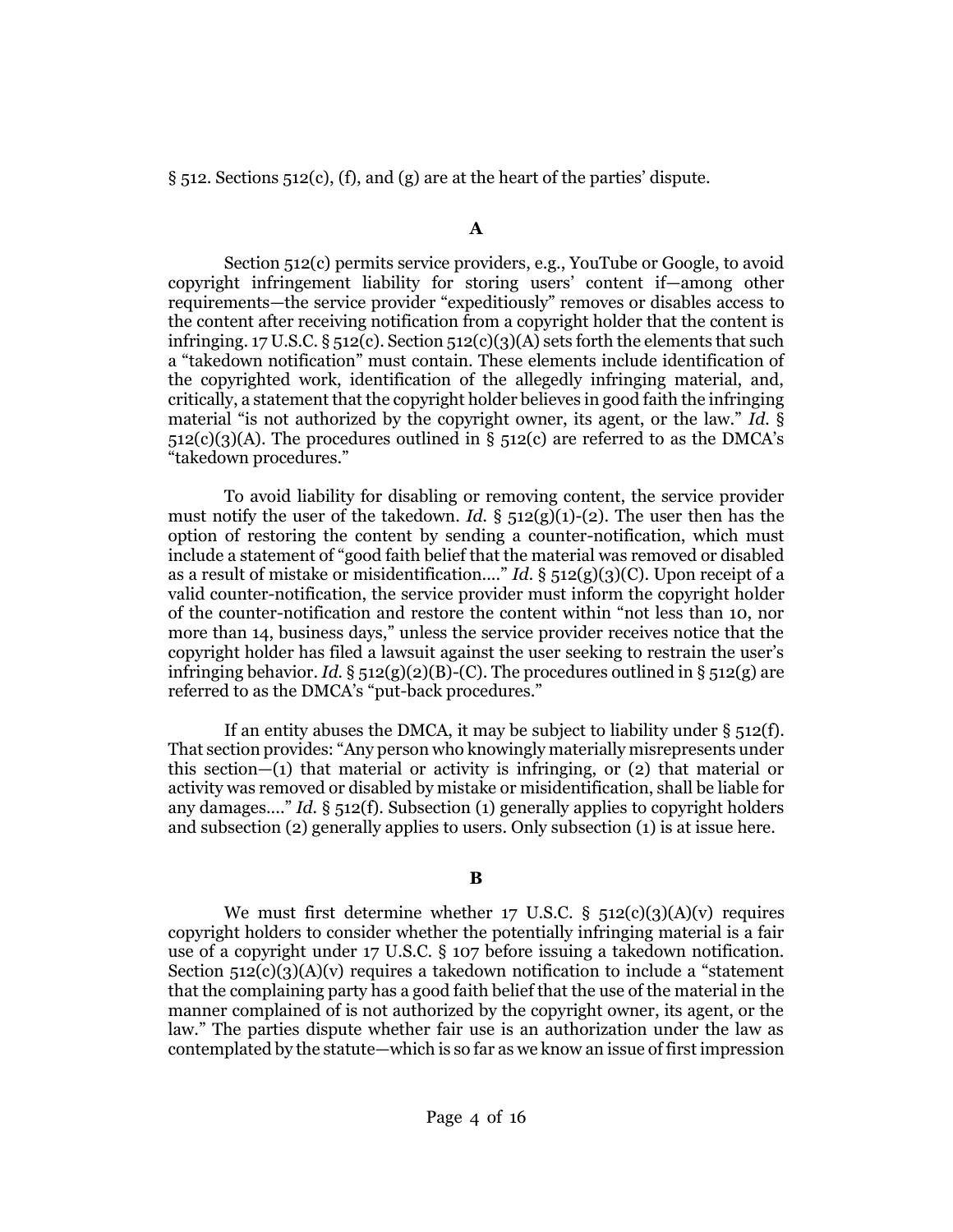in any circuit across the nation. "Canons of statutory construction dictate that if the language of a statute is clear, we look no further than that language in determining the statute's meaning.... A court looks to legislative history only if the statute is unclear." *[United States v. Lewis,](http://www.westlaw.com/Link/Document/FullText?findType=Y&serNum=1995195254&pubNum=0000506&originatingDoc=Ic3e300705afc11e5a795ac035416da91&refType=RP&fi=co_pp_sp_506_228&originationContext=document&vr=3.0&rs=cblt1.0&transitionType=DocumentItem&contextData=(sc.Search)#co_pp_sp_506_228)* 67 F.3d 225, 228–29 (9th Cir.1995) (citations omitted). We agree with the district court and hold that the statute unambiguously contemplates fair use as a use authorized by the law.

Fair use is not just excused by the law, it is wholly authorized by the law. In 1976, Congress codified the application of a four-step test for determining the fair use of copyrighted works:

Notwithstanding the provisions of sections 106 and 106A, *the fair use of a copyrighted work,* ... for purposes such as criticism, comment, news reporting, teaching (including multiple copies for classroom use), scholarship, or research, *is not an infringement of copyright.* In determining whether the use made of a work in any particular case is a fair use the factors to be considered shall include—

(1) the purpose and character of the use, including whether such use is of a commercial nature or is for nonprofit educational purposes;

(2) the nature of the copyrighted work;

(3) the amount and substantiality of the portion used in relation to the copyrighted work as a whole; and

(4) the effect of the use upon the potential market for or value of the copyrighted work.

The fact that a work is unpublished shall not itself bar a finding of fair use if such finding is made upon consideration of all the above factors.

[17 U.S.C. § 107](http://www.westlaw.com/Link/Document/FullText?findType=L&pubNum=1000546&cite=17USCAS107&originatingDoc=Ic3e300705afc11e5a795ac035416da91&refType=LQ&originationContext=document&vr=3.0&rs=cblt1.0&transitionType=DocumentItem&contextData=(sc.Search)) (emphasis added). The statute explains that the fair use of a copyrighted work is permissible because it is a non-infringing use.

While Title 17 of the United States Code ("Copyrights") does not define the term "authorize" or "authorized," "[w]hen there is no indication that Congress intended a specific legal meaning for the term, the court may look to sources such as dictionaries for a definition." *[United States v. Mohrbacher,](http://www.westlaw.com/Link/Document/FullText?findType=Y&serNum=1999153255&pubNum=0000506&originatingDoc=Ic3e300705afc11e5a795ac035416da91&refType=RP&fi=co_pp_sp_506_1048&originationContext=document&vr=3.0&rs=cblt1.0&transitionType=DocumentItem&contextData=(sc.Search)#co_pp_sp_506_1048)* 182 F.3d 1041, 1048 [\(9th Cir.1999\)](http://www.westlaw.com/Link/Document/FullText?findType=Y&serNum=1999153255&pubNum=0000506&originatingDoc=Ic3e300705afc11e5a795ac035416da91&refType=RP&fi=co_pp_sp_506_1048&originationContext=document&vr=3.0&rs=cblt1.0&transitionType=DocumentItem&contextData=(sc.Search)#co_pp_sp_506_1048). Black's Law Dictionary defines "authorize" as "1. To give legal authority; to empower" and "2. To formally approve; to sanction." *Authorize,* Black's Law Dictionary (10th ed.2014). Because [17 U.S.C. § 107](http://www.westlaw.com/Link/Document/FullText?findType=L&pubNum=1000546&cite=17USCAS107&originatingDoc=Ic3e300705afc11e5a795ac035416da91&refType=LQ&originationContext=document&vr=3.0&rs=cblt1.0&transitionType=DocumentItem&contextData=(sc.Search)) both "empowers" and "formally approves" the use of copyrighted material if the use constitutes fair use, fair use is "authorized by the law" within the meaning of [§ 512\(c\).](http://www.westlaw.com/Link/Document/FullText?findType=L&pubNum=1000546&cite=17USCAS512&originatingDoc=Ic3e300705afc11e5a795ac035416da91&refType=RB&originationContext=document&vr=3.0&rs=cblt1.0&transitionType=DocumentItem&contextData=(sc.Search)#co_pp_4b24000003ba5) *See also* [17](http://www.westlaw.com/Link/Document/FullText?findType=L&pubNum=1000546&cite=17USCAS108&originatingDoc=Ic3e300705afc11e5a795ac035416da91&refType=RB&originationContext=document&vr=3.0&rs=cblt1.0&transitionType=DocumentItem&contextData=(sc.Search)#co_pp_1d64000049d86)  [U.S.C. § 108\(f\)\(4\)](http://www.westlaw.com/Link/Document/FullText?findType=L&pubNum=1000546&cite=17USCAS108&originatingDoc=Ic3e300705afc11e5a795ac035416da91&refType=RB&originationContext=document&vr=3.0&rs=cblt1.0&transitionType=DocumentItem&contextData=(sc.Search)#co_pp_1d64000049d86) ("Nothing in this section in any way affects the *right* of fair use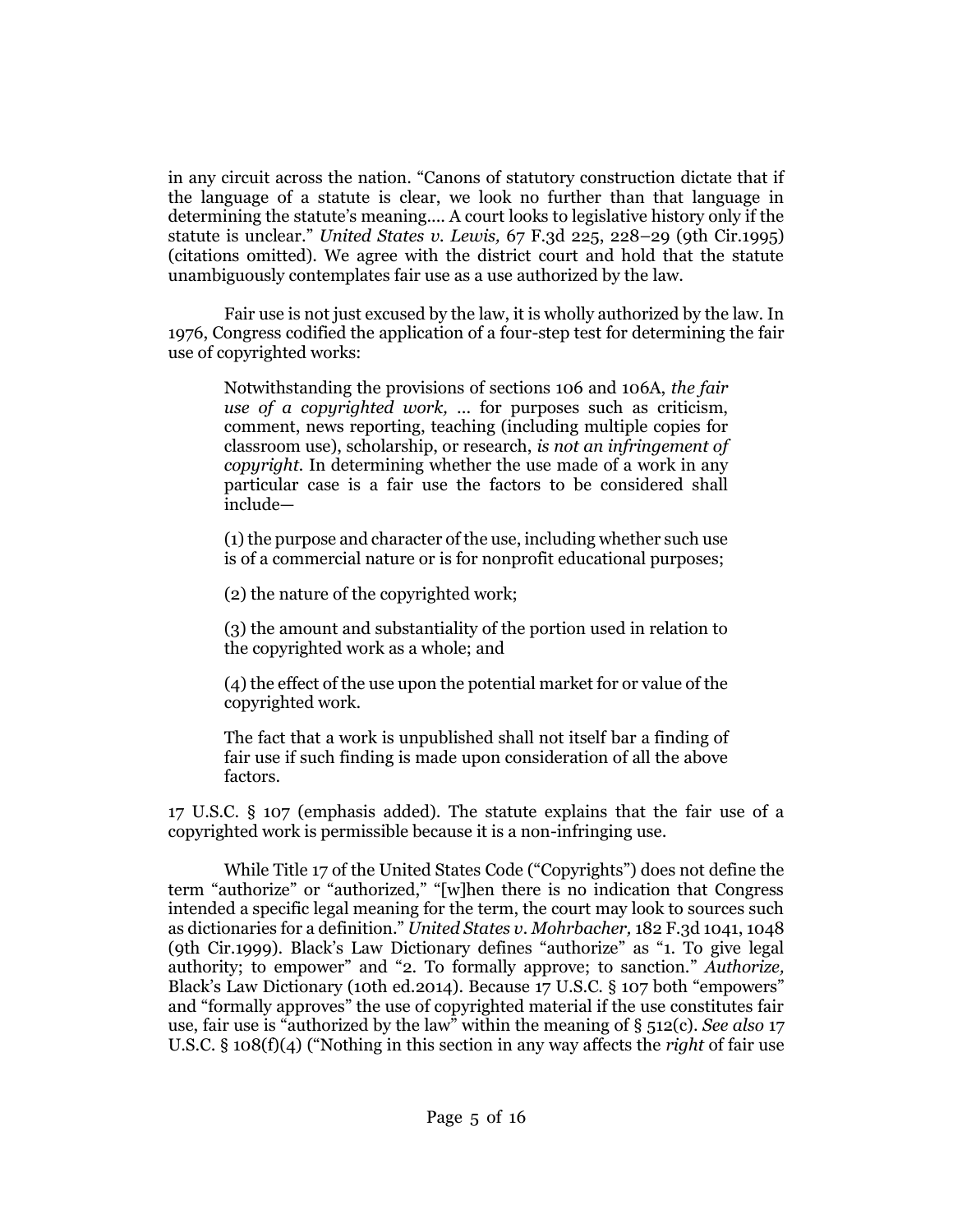as provided by [section 107](http://www.westlaw.com/Link/Document/FullText?findType=L&pubNum=1000546&cite=17USCAS107&originatingDoc=Ic3e300705afc11e5a795ac035416da91&refType=LQ&originationContext=document&vr=3.0&rs=cblt1.0&transitionType=DocumentItem&contextData=(sc.Search))...." (emphasis added)).

Universal's sole textual argument is that fair use is not "authorized by the law" because it is an affirmative defense that excuses otherwise infringing conduct. Universal's interpretation is incorrect as it conflates two different concepts: an affirmative defense that is labeled as such due to the procedural posture of the case, and an affirmative defense that excuses impermissible conduct. Supreme Court precedent squarely supports the conclusion that fair use does not fall into the latter camp: "[A]nyone who ... makes a fair use of the work is not an infringer of the copyright with respect to such use." *[Sony Corp. of Am. v. Universal City Studios,](http://www.westlaw.com/Link/Document/FullText?findType=Y&serNum=1984103021&pubNum=0000708&originatingDoc=Ic3e300705afc11e5a795ac035416da91&refType=RP&originationContext=document&vr=3.0&rs=cblt1.0&transitionType=DocumentItem&contextData=(sc.Search))  Inc.,* [464 U.S. 417, 433](http://www.westlaw.com/Link/Document/FullText?findType=Y&serNum=1984103021&pubNum=0000708&originatingDoc=Ic3e300705afc11e5a795ac035416da91&refType=RP&originationContext=document&vr=3.0&rs=cblt1.0&transitionType=DocumentItem&contextData=(sc.Search)) (1984).

Given that [17 U.S.C. § 107](http://www.westlaw.com/Link/Document/FullText?findType=L&pubNum=1000546&cite=17USCAS107&originatingDoc=Ic3e300705afc11e5a795ac035416da91&refType=LQ&originationContext=document&vr=3.0&rs=cblt1.0&transitionType=DocumentItem&contextData=(sc.Search)) expressly authorizes fair use, labeling it as an affirmative defense that excuses conduct is a misnomer:

Although the traditional approach is to view "fair use" as an affirmative defense, this writer, speaking only for himself, is of the opinion that it is better viewed as a right granted by the Copyright Act of 1976. Originally, as a judicial doctrine without any statutory basis, fair use was an infringement that was excused—this is presumably why it was treated as a defense. As a statutory doctrine, however, fair use is not an infringement. Thus, since the passage of the 1976 Act, fair use should no longer be considered an infringement to be excused; instead, it is logical to view fair use as a right. Regardless of how fair use is viewed, it is clear that the burden of proving fair use is always on the putative infringer.

*Bateman v. Mnemonics, Inc.,* [79 F.3d 1532, 1542 n. 22 \(11th Cir.1996\)](http://www.westlaw.com/Link/Document/FullText?findType=Y&serNum=1996076150&pubNum=0000506&originatingDoc=Ie2f62617ec9611e5b86bd602cb8781fa&refType=RP&fi=co_pp_sp_506_1542&originationContext=document&vr=3.0&rs=cblt1.0&transitionType=DocumentItem&contextData=(sc.Search)#co_pp_sp_506_1542) (Birch, J.). We agree. Lydia Pallas Loren, *[Fair Use: An Affirmative Defense?,](http://www.westlaw.com/Link/Document/FullText?findType=Y&serNum=0431672827&pubNum=0001281&originatingDoc=Ie2f62617ec9611e5b86bd602cb8781fa&refType=LR&fi=co_pp_sp_1281_688&originationContext=document&vr=3.0&rs=cblt1.0&transitionType=DocumentItem&contextData=(sc.Search)#co_pp_sp_1281_688)* 90 Wash. L. Rev. [685, 688 \(2015\)](http://www.westlaw.com/Link/Document/FullText?findType=Y&serNum=0431672827&pubNum=0001281&originatingDoc=Ie2f62617ec9611e5b86bd602cb8781fa&refType=LR&fi=co_pp_sp_1281_688&originationContext=document&vr=3.0&rs=cblt1.0&transitionType=DocumentItem&contextData=(sc.Search)#co_pp_sp_1281_688) ("Congress did not intend fair use to be an affirmative defense—a defense, yes, but not an affirmative defense."). Fair use is therefore distinct from affirmative defenses where a use infringes a copyright, but there is no liability due to a valid excuse, e.g., misuse of a copyright, *[Practice Management Information](http://www.westlaw.com/Link/Document/FullText?findType=Y&serNum=1997165253&pubNum=0000506&originatingDoc=Ic3e300705afc11e5a795ac035416da91&refType=RP&fi=co_pp_sp_506_520&originationContext=document&vr=3.0&rs=cblt1.0&transitionType=DocumentItem&contextData=(sc.Search)#co_pp_sp_506_520)  Corp. v. American Medical Ass'n,* [121 F.3d 516, 520 \(9th Cir.1997\),](http://www.westlaw.com/Link/Document/FullText?findType=Y&serNum=1997165253&pubNum=0000506&originatingDoc=Ic3e300705afc11e5a795ac035416da91&refType=RP&fi=co_pp_sp_506_520&originationContext=document&vr=3.0&rs=cblt1.0&transitionType=DocumentItem&contextData=(sc.Search)#co_pp_sp_506_520) and laches, *Danjaq LLC v. Sony Corp.,* 263 F.3d 942, 950–51 (9th Cir.2001).

Universal concedes it must give due consideration to other uses authorized by law such as compulsory licenses. The introductory language in [17 U.S.C. § 112](http://www.westlaw.com/Link/Document/FullText?findType=L&pubNum=1000546&cite=17USCAS112&originatingDoc=Ic3e300705afc11e5a795ac035416da91&refType=LQ&originationContext=document&vr=3.0&rs=cblt1.0&transitionType=DocumentItem&contextData=(sc.Search)) for compulsory licenses closely mirrors that in the fair use statute. *Compare* [17](http://www.westlaw.com/Link/Document/FullText?findType=L&pubNum=1000546&cite=17USCAS112&originatingDoc=Ic3e300705afc11e5a795ac035416da91&refType=RB&originationContext=document&vr=3.0&rs=cblt1.0&transitionType=DocumentItem&contextData=(sc.Search)#co_pp_7b9b000044381)  [U.S.C. § 112\(a\)\(1\)](http://www.westlaw.com/Link/Document/FullText?findType=L&pubNum=1000546&cite=17USCAS112&originatingDoc=Ic3e300705afc11e5a795ac035416da91&refType=RB&originationContext=document&vr=3.0&rs=cblt1.0&transitionType=DocumentItem&contextData=(sc.Search)#co_pp_7b9b000044381) ("Notwithstanding the provisions of section 106, ... it is not an infringement of copyright for a transmitting organization entitled to transmit to the public a performance or display of a work ... to make no more than one copy or phonorecord of a particular transmission program embodying the performance or display...."), *with id.* [§ 107](http://www.westlaw.com/Link/Document/FullText?findType=L&pubNum=1000546&cite=17USCAS107&originatingDoc=Ic3e300705afc11e5a795ac035416da91&refType=LQ&originationContext=document&vr=3.0&rs=cblt1.0&transitionType=DocumentItem&contextData=(sc.Search)) ("Notwithstanding the provisions of sections 106 and 106A, the fair use of a copyrighted work ... is not an infringement of copyright."). That fair use may be labeled as an affirmative defense due to the procedural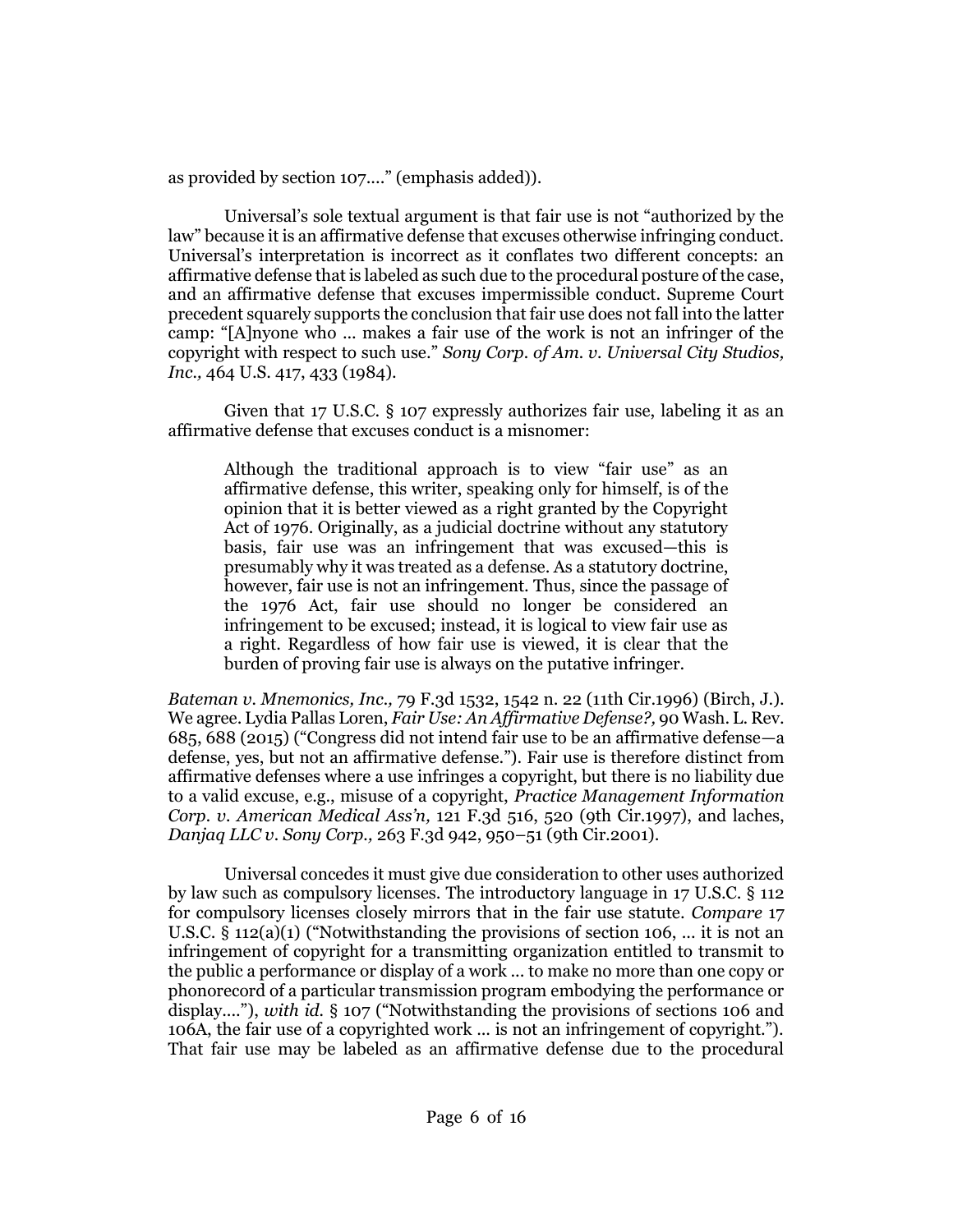posture of the case is no different than labeling a license an affirmative defense for the same reason. *Compare [Campbell v. Acuff](http://www.westlaw.com/Link/Document/FullText?findType=Y&serNum=1994058334&pubNum=0000708&originatingDoc=Ic3e300705afc11e5a795ac035416da91&refType=RP&originationContext=document&vr=3.0&rs=cblt1.0&transitionType=DocumentItem&contextData=(sc.Search))–Rose Music, Inc.,* 510 U.S. 569, 573 [& n. 3, 590](http://www.westlaw.com/Link/Document/FullText?findType=Y&serNum=1994058334&pubNum=0000708&originatingDoc=Ic3e300705afc11e5a795ac035416da91&refType=RP&originationContext=document&vr=3.0&rs=cblt1.0&transitionType=DocumentItem&contextData=(sc.Search)) (1994) (stating that "fair use is an affirmative defense" where the district court converted a motion to dismiss based on fair use into a motion for summary judgment), *with [A & M Records, Inc. v. Napster, Inc.,](http://www.westlaw.com/Link/Document/FullText?findType=Y&serNum=2001141036&pubNum=0000506&originatingDoc=Ic3e300705afc11e5a795ac035416da91&refType=RP&fi=co_pp_sp_506_1025&originationContext=document&vr=3.0&rs=cblt1.0&transitionType=DocumentItem&contextData=(sc.Search)#co_pp_sp_506_1025)* 239 F.3d 1004, 1025–[26 \(9th Cir.2001\)](http://www.westlaw.com/Link/Document/FullText?findType=Y&serNum=2001141036&pubNum=0000506&originatingDoc=Ic3e300705afc11e5a795ac035416da91&refType=RP&fi=co_pp_sp_506_1025&originationContext=document&vr=3.0&rs=cblt1.0&transitionType=DocumentItem&contextData=(sc.Search)#co_pp_sp_506_1025) ("Napster contends that ... the district court improperly rejected valid affirmative defenses of ... implied license...."). Thus, Universal's argument that it need not consider fair use in addition to compulsory licenses rings hollow.

Even if, as Universal urges, fair use is classified as an "*affirmative* defense," we hold—for the purposes of the DMCA—fair use is uniquely situated in copyright law so as to be treated differently than traditional affirmative defenses. We conclude that because [17 U.S.C. § 107](http://www.westlaw.com/Link/Document/FullText?findType=L&pubNum=1000546&cite=17USCAS107&originatingDoc=Ic3e300705afc11e5a795ac035416da91&refType=LQ&originationContext=document&vr=3.0&rs=cblt1.0&transitionType=DocumentItem&contextData=(sc.Search)) created a type of non-infringing use, fair use is "authorized by the law" and a copyright holder must consider the existence of fair use before sending a takedown notification under

## **C**

We must next determine if a genuine issue of material fact exists as to whether Universal knowingly misrepresented that it had formed a good faith belief the video did not constitute fair use. This inquiry lies not in whether a court would adjudge the video as a fair use, but whether Universal formed a good faith belief that it was not. Contrary to the district court's holding, Lenz may proceed under an actual knowledge theory, but not under a willful blindness theory.

## **1**

Though Lenz argues Universal should have known the video qualifies for fair use as a matter of law, we have already decided a copyright holder need only form a subjective good faith belief that a use is not authorized. *[Rossi v. Motion](http://www.westlaw.com/Link/Document/FullText?findType=Y&serNum=2005639666&pubNum=0000506&originatingDoc=Ic3e300705afc11e5a795ac035416da91&refType=RP&originationContext=document&vr=3.0&rs=cblt1.0&transitionType=DocumentItem&contextData=(sc.Search))  Picture Ass'n of Am. Inc.,* [391 F.3d 1000 \(9th Cir.2004\).](http://www.westlaw.com/Link/Document/FullText?findType=Y&serNum=2005639666&pubNum=0000506&originatingDoc=Ic3e300705afc11e5a795ac035416da91&refType=RP&originationContext=document&vr=3.0&rs=cblt1.0&transitionType=DocumentItem&contextData=(sc.Search)) In *Rossi,* we explicitly held that "the 'good faith belief' requirement in  $\S$  512(c)(3)(A)(v) encompasses a subjective, rather than objective standard," and we observed that "Congress understands this distinction." *Id.* [at 1004.](http://www.westlaw.com/Link/Document/FullText?findType=Y&serNum=2005639666&pubNum=0000506&originatingDoc=Ie2f62617ec9611e5b86bd602cb8781fa&refType=RP&fi=co_pp_sp_506_1004&originationContext=document&vr=3.0&rs=cblt1.0&transitionType=DocumentItem&contextData=(sc.Search)#co_pp_sp_506_1004) We further held:

When enacting the DMCA, Congress could have easily incorporated an objective standard of reasonableness. The fact that it did not do so indicates an intent to adhere to the subjective standard traditionally associated with a good faith requirement....

In [§ 512\(f\),](http://www.westlaw.com/Link/Document/FullText?findType=L&pubNum=1000546&cite=17USCAS512&originatingDoc=Ie2f62617ec9611e5b86bd602cb8781fa&refType=RB&originationContext=document&vr=3.0&rs=cblt1.0&transitionType=DocumentItem&contextData=(sc.Search)#co_pp_ae0d0000c5150) Congress included an expressly limited cause of action for improper infringement notifications, imposing liability only if the copyright owner's notification is a knowing misrepresentation. A copyright owner cannot be liable simply because an unknowing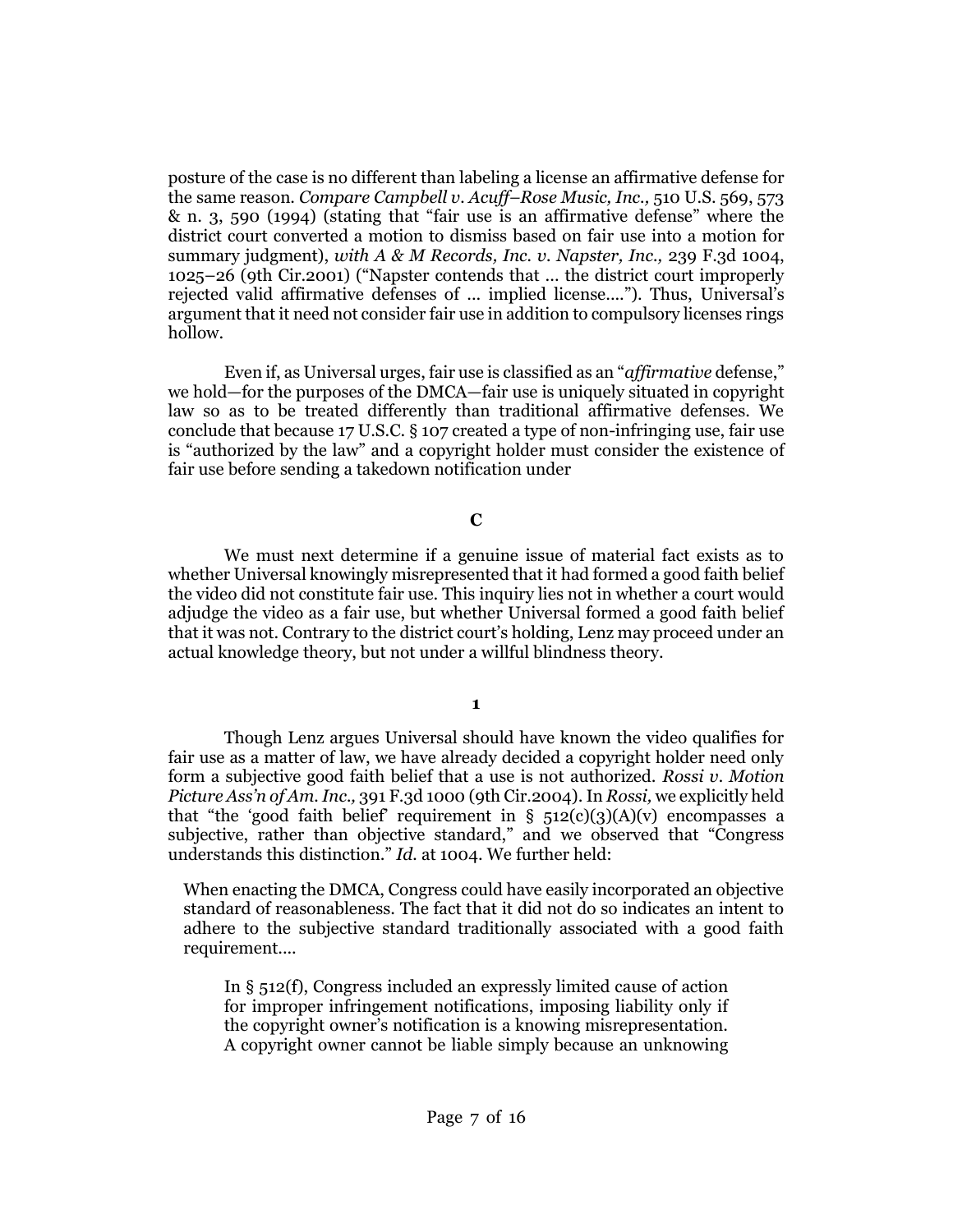mistake is made, even if the copyright owner acted unreasonably in making the mistake. Rather, there must be a demonstration of some actual knowledge of misrepresentation on the part of the copyright owner.

*Id.* [at 1004](http://www.westlaw.com/Link/Document/FullText?findType=Y&serNum=2005639666&pubNum=0000506&originatingDoc=Ic3e300705afc11e5a795ac035416da91&refType=RP&fi=co_pp_sp_506_1004&originationContext=document&vr=3.0&rs=cblt1.0&transitionType=DocumentItem&contextData=(sc.Search)#co_pp_sp_506_1004)–05 (citations omitted). Neither of these holdings are dictum. *See United States v. Johnson,* [256 F.3d 895, 914 \(9th Cir.2001\)](http://www.westlaw.com/Link/Document/FullText?findType=Y&serNum=2001617306&pubNum=0000506&originatingDoc=Ic3e300705afc11e5a795ac035416da91&refType=RP&fi=co_pp_sp_506_914&originationContext=document&vr=3.0&rs=cblt1.0&transitionType=DocumentItem&contextData=(sc.Search)#co_pp_sp_506_914) (en banc) ("[W]here a panel confronts an issue germane to the eventual resolution of the case, and resolves it after reasoned consideration in a published opinion, that ruling becomes the law of the circuit, regardless of whether doing so is necessary in some strict logical sense."). We therefore judge Universal's actions by the subjective beliefs it formed about the video.

**2**

Universal faces liability if it knowingly misrepresented in the takedown notification that it had formed a good faith belief the video was not authorized by the law, i.e., did not constitute fair use. Here, Lenz presented evidence that Universal did not form any subjective belief about the video's fair use—one way or another—because it failed to consider fair use at all, and knew that it failed to do so. Universal nevertheless contends that its procedures, while not formally labeled consideration of fair use, were tantamount to such consideration. Because the DMCA requires consideration of fair use prior to sending a takedown notification, a jury must determine whether Universal's actions were sufficient to form a subjective good faith belief about the video's fair use or lack thereof[.](#page-14-0)<sup>3</sup>

To be clear, if a copyright holder ignores or neglects our unequivocal holding that it must consider fair use before sending a takedown notification, it is liable for damages under  $\S$  512(f). If, however, a copyright holder forms a subjective *good faith* belief the allegedly infringing material does not constitute fair use, we are in no position to dispute the copyright holder's belief even if we would have reached the opposite conclusion. A copyright holder who pays lip service to the consideration of fair use by claiming it formed a good faith belief when there is evidence to the contrary is still subject to [§ 512\(f\)](http://www.westlaw.com/Link/Document/FullText?findType=L&pubNum=1000546&cite=17USCAS512&originatingDoc=Ic3e300705afc11e5a795ac035416da91&refType=RB&originationContext=document&vr=3.0&rs=cblt1.0&transitionType=DocumentItem&contextData=(sc.Search)#co_pp_ae0d0000c5150) liability. *Cf. [Disney Enters., Inc.](http://www.westlaw.com/Link/Document/FullText?findType=Y&serNum=2032227103&pubNum=0000999&originatingDoc=Ic3e300705afc11e5a795ac035416da91&refType=RP&originationContext=document&vr=3.0&rs=cblt1.0&transitionType=DocumentItem&contextData=(sc.Search))  v. Hotfile Corp.,* No. 11–cv–[20427, 2013 WL 6336286, at \\*48 \(S.D.Fla. Sept. 20,](http://www.westlaw.com/Link/Document/FullText?findType=Y&serNum=2032227103&pubNum=0000999&originatingDoc=Ic3e300705afc11e5a795ac035416da91&refType=RP&originationContext=document&vr=3.0&rs=cblt1.0&transitionType=DocumentItem&contextData=(sc.Search))  [2013\)](http://www.westlaw.com/Link/Document/FullText?findType=Y&serNum=2032227103&pubNum=0000999&originatingDoc=Ic3e300705afc11e5a795ac035416da91&refType=RP&originationContext=document&vr=3.0&rs=cblt1.0&transitionType=DocumentItem&contextData=(sc.Search)) (denying summary judgment of [§ 512\(f\)](http://www.westlaw.com/Link/Document/FullText?findType=L&pubNum=1000546&cite=17USCAS512&originatingDoc=Ic3e300705afc11e5a795ac035416da91&refType=RB&originationContext=document&vr=3.0&rs=cblt1.0&transitionType=DocumentItem&contextData=(sc.Search)#co_pp_ae0d0000c5150) counterclaim due to "sufficient evidence in the record to suggest that [Plaintiff] Warner intentionally targeted files it knew it had no right to remove"); *[Rosen v. Hosting Servs., Inc.,](http://www.westlaw.com/Link/Document/FullText?findType=Y&serNum=2024463006&pubNum=0004637&originatingDoc=Ic3e300705afc11e5a795ac035416da91&refType=RP&fi=co_pp_sp_4637_1223&originationContext=document&vr=3.0&rs=cblt1.0&transitionType=DocumentItem&contextData=(sc.Search)#co_pp_sp_4637_1223)* 771 F.Supp.2d [1219, 1223 \(C.D.Cal.2010\)](http://www.westlaw.com/Link/Document/FullText?findType=Y&serNum=2024463006&pubNum=0004637&originatingDoc=Ic3e300705afc11e5a795ac035416da91&refType=RP&fi=co_pp_sp_4637_1223&originationContext=document&vr=3.0&rs=cblt1.0&transitionType=DocumentItem&contextData=(sc.Search)#co_pp_sp_4637_1223) (denying summary judgment of [§ 512\(f\)](http://www.westlaw.com/Link/Document/FullText?findType=L&pubNum=1000546&cite=17USCAS512&originatingDoc=Ic3e300705afc11e5a795ac035416da91&refType=RB&originationContext=document&vr=3.0&rs=cblt1.0&transitionType=DocumentItem&contextData=(sc.Search)#co_pp_ae0d0000c5150) counterclaim where the takedown notification listed four URL links that did not contain content matching the description of the purportedly infringed material); *[Online Policy](http://www.westlaw.com/Link/Document/FullText?findType=Y&serNum=2005213963&pubNum=0004637&originatingDoc=Ic3e300705afc11e5a795ac035416da91&refType=RP&fi=co_pp_sp_4637_1204&originationContext=document&vr=3.0&rs=cblt1.0&transitionType=DocumentItem&contextData=(sc.Search)#co_pp_sp_4637_1204)  Grp. v. Diebold, Inc.,* [337 F.Supp.2d 1195, 1204](http://www.westlaw.com/Link/Document/FullText?findType=Y&serNum=2005213963&pubNum=0004637&originatingDoc=Ic3e300705afc11e5a795ac035416da91&refType=RP&fi=co_pp_sp_4637_1204&originationContext=document&vr=3.0&rs=cblt1.0&transitionType=DocumentItem&contextData=(sc.Search)#co_pp_sp_4637_1204)–05 (N.D.Cal.2004) ("[T]here is no genuine issue of fact that Diebold knew—and indeed that it specifically intended that its letters to OPG and Swarthmore would result in prevention of publication of that content.... The fact that Diebold never actually brought suit against any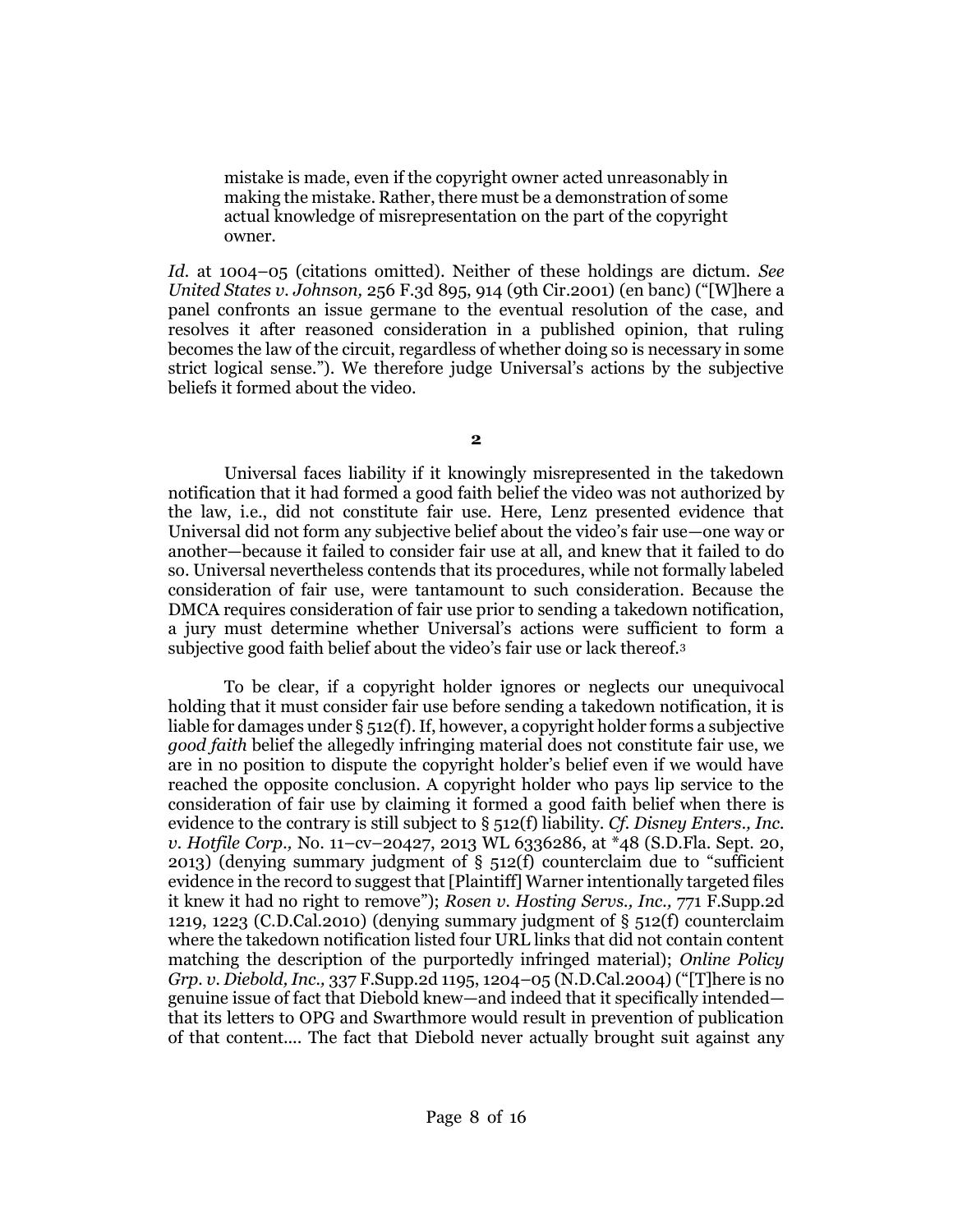alleged infringer suggests strongly that Diebold sought to use the DMCA's safe harbor provisions—which were designed to protect ISPs, not copyright holders as a sword to suppress publication of embarrassing content rather than as a shield to protect its intellectual property.").

We hold the willful blindness doctrine may be used to determine whether a copyright holder "knowingly materially misrepresent[ed]" that it held a "good faith belief" the offending activity was not a fair use. *See* 17 U.S.C.  $\S$  512(c)(3)(A)(v), [\(f\).](http://www.westlaw.com/Link/Document/FullText?findType=L&pubNum=1000546&cite=17USCAS512&originatingDoc=Ic3e300705afc11e5a795ac035416da91&refType=RB&originationContext=document&vr=3.0&rs=cblt1.0&transitionType=DocumentItem&contextData=(sc.Search)#co_pp_ae0d0000c5150) "[T]he willful blindness doctrine may be applied, in appropriate circumstances, to demonstrate knowledge or awareness of specific instances of infringement under the DMCA." *[Viacom Int'l, Inc. v. YouTube, Inc.,](http://www.westlaw.com/Link/Document/FullText?findType=Y&serNum=2027451565&pubNum=0000506&originatingDoc=Ic3e300705afc11e5a795ac035416da91&refType=RP&fi=co_pp_sp_506_35&originationContext=document&vr=3.0&rs=cblt1.0&transitionType=DocumentItem&contextData=(sc.Search)#co_pp_sp_506_35)* 676 F.3d 19, 35 (2d [Cir.2012\)](http://www.westlaw.com/Link/Document/FullText?findType=Y&serNum=2027451565&pubNum=0000506&originatingDoc=Ic3e300705afc11e5a795ac035416da91&refType=RP&fi=co_pp_sp_506_35&originationContext=document&vr=3.0&rs=cblt1.0&transitionType=DocumentItem&contextData=(sc.Search)#co_pp_sp_506_35) (interpreting how a party can establish the "actual knowledge"—a subjective belief—required by [§ 512\(c\)\(1\)\(A\)\(i\)\)](http://www.westlaw.com/Link/Document/FullText?findType=L&pubNum=1000546&cite=17USCAS512&originatingDoc=Ie2f62617ec9611e5b86bd602cb8781fa&refType=RB&originationContext=document&vr=3.0&rs=cblt1.0&transitionType=DocumentItem&contextData=(sc.Search)#co_pp_0e2d000037492); *see also [UMG Recordings, Inc. v.](http://www.westlaw.com/Link/Document/FullText?findType=Y&serNum=2030152231&pubNum=0000506&originatingDoc=Ie2f62617ec9611e5b86bd602cb8781fa&refType=RP&fi=co_pp_sp_506_1023&originationContext=document&vr=3.0&rs=cblt1.0&transitionType=DocumentItem&contextData=(sc.Search)#co_pp_sp_506_1023)  Shelter Capital Partners LLC,* [718 F.3d 1006, 1023 \(9th Cir.2013\)](http://www.westlaw.com/Link/Document/FullText?findType=Y&serNum=2030152231&pubNum=0000506&originatingDoc=Ie2f62617ec9611e5b86bd602cb8781fa&refType=RP&fi=co_pp_sp_506_1023&originationContext=document&vr=3.0&rs=cblt1.0&transitionType=DocumentItem&contextData=(sc.Search)#co_pp_sp_506_1023) ("Of course, a service provider cannot willfully bury its head in the sand to avoid obtaining such specific knowledge." (citing *Viacom,* [676 F.3d at 31\)](http://www.westlaw.com/Link/Document/FullText?findType=Y&serNum=2027451565&pubNum=0000506&originatingDoc=Ic3e300705afc11e5a795ac035416da91&refType=RP&fi=co_pp_sp_506_31&originationContext=document&vr=3.0&rs=cblt1.0&transitionType=DocumentItem&contextData=(sc.Search)#co_pp_sp_506_31)). But, based on the specific facts presented during summary judgment, we reject the district court's conclusion that Lenz may proceed to trial under a willful blindness theory.

To demonstrate willful blindness a plaintiff must establish two factors: "(1) the defendant must subjectively believe that there is a high probability that a fact exists and (2) the defendant must take deliberate actions to avoid learning of that fact." *Global–Tech Appliances, Inc. v. SEB S.A.,* [563 U.S. 754, 131 S.Ct. 2060, 2070](http://www.westlaw.com/Link/Document/FullText?findType=Y&serNum=2025376454&pubNum=0000708&originatingDoc=Ic3e300705afc11e5a795ac035416da91&refType=RP&fi=co_pp_sp_708_2070&originationContext=document&vr=3.0&rs=cblt1.0&transitionType=DocumentItem&contextData=(sc.Search)#co_pp_sp_708_2070)  [\(2011\).](http://www.westlaw.com/Link/Document/FullText?findType=Y&serNum=2025376454&pubNum=0000708&originatingDoc=Ic3e300705afc11e5a795ac035416da91&refType=RP&fi=co_pp_sp_708_2070&originationContext=document&vr=3.0&rs=cblt1.0&transitionType=DocumentItem&contextData=(sc.Search)#co_pp_sp_708_2070) "Under this formulation, a willfully blind defendant is one who takes deliberate actions to avoid confirming a high probability of wrongdoing and who can almost be said to have actually known the critical facts." *Id.* [at 2070](http://www.westlaw.com/Link/Document/FullText?findType=Y&serNum=2025376454&pubNum=0000708&originatingDoc=Ic3e300705afc11e5a795ac035416da91&refType=RP&fi=co_pp_sp_708_2070&originationContext=document&vr=3.0&rs=cblt1.0&transitionType=DocumentItem&contextData=(sc.Search)#co_pp_sp_708_2070)–71. To meet the *Global–Tech* test, Lenz must demonstrate a genuine issue as to whether before sending the takedown notification—Universal (1) subjectively believed there was a high probability that the video constituted fair use, and (2) took deliberate actions to avoid learning of this fair use.

On summary judgment Lenz failed to meet a threshold showing of the first factor. To make such a showing, Lenz must provide evidence from which a juror could infer that Universal was aware of a high probability the video constituted fair use. *See United States v. Yi,* [704 F.3d 800, 805 \(9th Cir.2013\).](http://www.westlaw.com/Link/Document/FullText?findType=Y&serNum=2029549355&pubNum=0000506&originatingDoc=Ic3e300705afc11e5a795ac035416da91&refType=RP&fi=co_pp_sp_506_805&originationContext=document&vr=3.0&rs=cblt1.0&transitionType=DocumentItem&contextData=(sc.Search)#co_pp_sp_506_805) But she failed to provide any such evidence. The district court therefore correctly found that "Lenz does not present evidence suggesting Universal subjectively believed either that there was a high probability any given video might make fair use of a Prince composition or her video in particular made fair use of Prince's song 'Let's Go Crazy.' " Yet the district court improperly denied Universal's motion for summary judgment on the willful blindness theory because Universal "has not shown that it *lacked* a subjective belief." By finding blame with Universal's inability to show that it "*lacked* a subjective belief," the district court improperly required Universal to meet its burden of persuasion, even though Lenz had failed to counter the initial burden of production that Universal successfully carried. *See [Celotex Corp. v.](http://www.westlaw.com/Link/Document/FullText?findType=Y&serNum=1986132677&pubNum=0000708&originatingDoc=Ic3e300705afc11e5a795ac035416da91&refType=RP&originationContext=document&vr=3.0&rs=cblt1.0&transitionType=DocumentItem&contextData=(sc.Search))  Catrett,* [477 U.S. 317, 322 \(1986\);](http://www.westlaw.com/Link/Document/FullText?findType=Y&serNum=1986132677&pubNum=0000708&originatingDoc=Ic3e300705afc11e5a795ac035416da91&refType=RP&originationContext=document&vr=3.0&rs=cblt1.0&transitionType=DocumentItem&contextData=(sc.Search)) *[Nissan Fire & Marine Ins. Co. v. Fritz Cos., Inc.,](http://www.westlaw.com/Link/Document/FullText?findType=Y&serNum=2000111545&pubNum=0000506&originatingDoc=Ic3e300705afc11e5a795ac035416da91&refType=RP&fi=co_pp_sp_506_1102&originationContext=document&vr=3.0&rs=cblt1.0&transitionType=DocumentItem&contextData=(sc.Search)#co_pp_sp_506_1102)*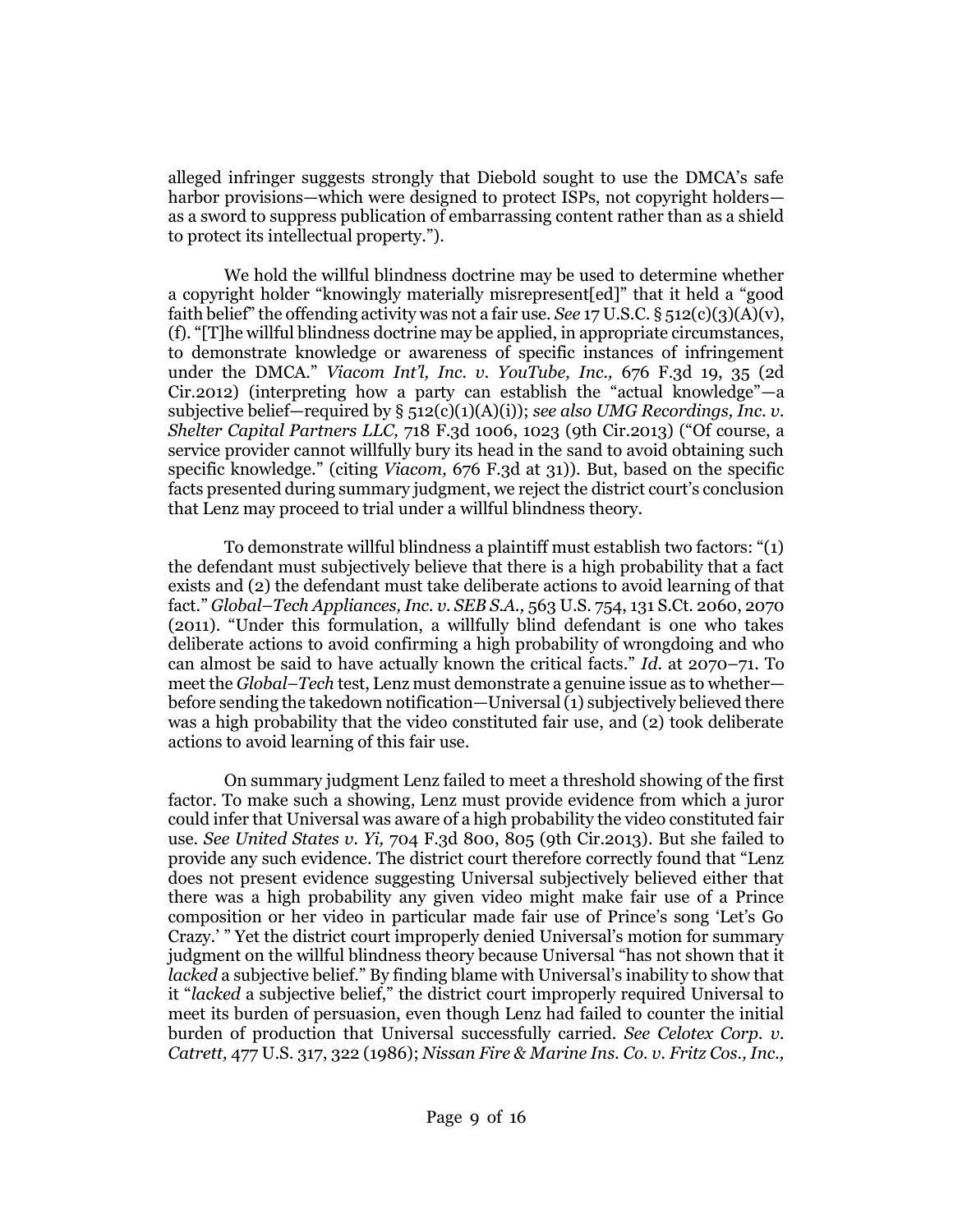[210 F.3d 1099, 1102 \(9th Cir.2000\).](http://www.westlaw.com/Link/Document/FullText?findType=Y&serNum=2000111545&pubNum=0000506&originatingDoc=Ic3e300705afc11e5a795ac035416da91&refType=RP&fi=co_pp_sp_506_1102&originationContext=document&vr=3.0&rs=cblt1.0&transitionType=DocumentItem&contextData=(sc.Search)#co_pp_sp_506_1102) Lenz may not therefore proceed to trial on a willful blindness theory.

**V**

[Section 512\(f\)](http://www.westlaw.com/Link/Document/FullText?findType=L&pubNum=1000546&cite=17USCAS512&originatingDoc=Ic3e300705afc11e5a795ac035416da91&refType=RB&originationContext=document&vr=3.0&rs=cblt1.0&transitionType=DocumentItem&contextData=(sc.Search)#co_pp_ae0d0000c5150) provides for the recovery of "any damages, including costs and attorneys['] fees, incurred by the alleged infringer ... who is injured by such misrepresentation, as the result of the service provider relying upon such misrepresentation in removing or disabling access to the material or activity claimed to be infringing...."  $17 \text{ U.S.C.}$  §  $512 \text{ (f)}$ . We hold a plaintiff may seek recovery of nominal damages for an injury incurred as a result of a  $\S$  512(f) misrepresentation.

Universal incorrectly asserts that Lenz must demonstrate she incurred "actual monetary loss." [Section 512\(k\)](http://www.westlaw.com/Link/Document/FullText?findType=L&pubNum=1000546&cite=17USCAS512&originatingDoc=Ic3e300705afc11e5a795ac035416da91&refType=RB&originationContext=document&vr=3.0&rs=cblt1.0&transitionType=DocumentItem&contextData=(sc.Search)#co_pp_340a00009b6f3) provides a definition for "monetary relief" as "damages, costs, attorneys['] fees, and any other form of monetary payment." The term "monetary relief" appears in  $\S$  512(a), [\(b\)\(1\),](http://www.westlaw.com/Link/Document/FullText?findType=L&pubNum=1000546&cite=17USCAS512&originatingDoc=Ic3e300705afc11e5a795ac035416da91&refType=RB&originationContext=document&vr=3.0&rs=cblt1.0&transitionType=DocumentItem&contextData=(sc.Search)#co_pp_3fed000053a85) [\(c\)\(1\),](http://www.westlaw.com/Link/Document/FullText?findType=L&pubNum=1000546&cite=17USCAS512&originatingDoc=Ic3e300705afc11e5a795ac035416da91&refType=RB&originationContext=document&vr=3.0&rs=cblt1.0&transitionType=DocumentItem&contextData=(sc.Search)#co_pp_10c0000001331) an[d \(d\),](http://www.westlaw.com/Link/Document/FullText?findType=L&pubNum=1000546&cite=17USCAS512&originatingDoc=Ic3e300705afc11e5a795ac035416da91&refType=RB&originationContext=document&vr=3.0&rs=cblt1.0&transitionType=DocumentItem&contextData=(sc.Search)#co_pp_5ba1000067d06) but is notably absent from [§ 512\(f\).](http://www.westlaw.com/Link/Document/FullText?findType=L&pubNum=1000546&cite=17USCAS512&originatingDoc=Ic3e300705afc11e5a795ac035416da91&refType=RB&originationContext=document&vr=3.0&rs=cblt1.0&transitionType=DocumentItem&contextData=(sc.Search)#co_pp_ae0d0000c5150) As a result, the damages an alleged infringer may recover under [§ 512\(f\)](http://www.westlaw.com/Link/Document/FullText?findType=L&pubNum=1000546&cite=17USCAS512&originatingDoc=Ic3e300705afc11e5a795ac035416da91&refType=RB&originationContext=document&vr=3.0&rs=cblt1.0&transitionType=DocumentItem&contextData=(sc.Search)#co_pp_ae0d0000c5150) from "any person" are broader than monetary relief. *Cf. [United](http://www.westlaw.com/Link/Document/FullText?findType=Y&serNum=1986134013&pubNum=0000708&originatingDoc=Ic3e300705afc11e5a795ac035416da91&refType=RP&originationContext=document&vr=3.0&rs=cblt1.0&transitionType=DocumentItem&contextData=(sc.Search))  States v. James,* [478 U.S. 597, 605](http://www.westlaw.com/Link/Document/FullText?findType=Y&serNum=1986134013&pubNum=0000708&originatingDoc=Ic3e300705afc11e5a795ac035416da91&refType=RP&originationContext=document&vr=3.0&rs=cblt1.0&transitionType=DocumentItem&contextData=(sc.Search)) (1986) ("Congress' choice of the language '*any* damage' ... undercuts a narrow construction."), *abrogated on other grounds by [Cent. Green Co. v. United States,](http://www.westlaw.com/Link/Document/FullText?findType=Y&serNum=2001172144&pubNum=0000708&originatingDoc=Ic3e300705afc11e5a795ac035416da91&refType=RP&originationContext=document&vr=3.0&rs=cblt1.0&transitionType=DocumentItem&contextData=(sc.Search))* 531 U.S. 425 (2001). Because Congress specified the recovery of "any damages," we reject Universal's contention that Congress did not indicate its intent to depart from the common law presumption that a misrepresentation plaintiff must have suffered a monetary loss. *See [Keene Corp.](http://www.westlaw.com/Link/Document/FullText?findType=Y&serNum=1993109441&pubNum=0000708&originatingDoc=Ic3e300705afc11e5a795ac035416da91&refType=RP&originationContext=document&vr=3.0&rs=cblt1.0&transitionType=DocumentItem&contextData=(sc.Search))  v. United States,* [508 U.S. 200, 208](http://www.westlaw.com/Link/Document/FullText?findType=Y&serNum=1993109441&pubNum=0000708&originatingDoc=Ic3e300705afc11e5a795ac035416da91&refType=RP&originationContext=document&vr=3.0&rs=cblt1.0&transitionType=DocumentItem&contextData=(sc.Search)) (1993) ("Where Congress includes particular language in one section of a statute but omits it in another, it is generally presumed that Congress acts intentionally and purposely in the disparate inclusion or exclusion." (quotation omitted)).

Lenz may seek recovery of nominal damages due to an unquantifiable harm suffered as a result of Universal's actions.[5](#page-14-0) The DMCA is akin to a statutorily created intentional tort whereby an individual may recover nominal damages for a "knowingly material misrepresent[ation] under this section [512]." [17 U.S.C. §](http://www.westlaw.com/Link/Document/FullText?findType=L&pubNum=1000546&cite=17USCAS512&originatingDoc=Ic3e300705afc11e5a795ac035416da91&refType=RB&originationContext=document&vr=3.0&rs=cblt1.0&transitionType=DocumentItem&contextData=(sc.Search)#co_pp_ae0d0000c5150)  [512\(f\);](http://www.westlaw.com/Link/Document/FullText?findType=L&pubNum=1000546&cite=17USCAS512&originatingDoc=Ic3e300705afc11e5a795ac035416da91&refType=RB&originationContext=document&vr=3.0&rs=cblt1.0&transitionType=DocumentItem&contextData=(sc.Search)#co_pp_ae0d0000c5150) *cf. [Memphis Cmty. Sch. Dist. v. Stachura,](http://www.westlaw.com/Link/Document/FullText?findType=Y&serNum=1986132676&pubNum=0000708&originatingDoc=Ic3e300705afc11e5a795ac035416da91&refType=RP&originationContext=document&vr=3.0&rs=cblt1.0&transitionType=DocumentItem&contextData=(sc.Search))* 477 U.S. 299, 305 (1986) ("We have repeatedly noted that [42 U.S.C. § 1983](http://www.westlaw.com/Link/Document/FullText?findType=L&pubNum=1000546&cite=42USCAS1983&originatingDoc=Ic3e300705afc11e5a795ac035416da91&refType=LQ&originationContext=document&vr=3.0&rs=cblt1.0&transitionType=DocumentItem&contextData=(sc.Search)) creates a species of tort liability in favor of persons who are deprived of rights, privileges, or immunities secured to them by the Constitution. Accordingly, when [§ 1983](http://www.westlaw.com/Link/Document/FullText?findType=L&pubNum=1000546&cite=42USCAS1983&originatingDoc=Ic3e300705afc11e5a795ac035416da91&refType=LQ&originationContext=document&vr=3.0&rs=cblt1.0&transitionType=DocumentItem&contextData=(sc.Search)) plaintiffs seek damages for violations of constitutional rights, the level of damages is ordinarily determined according to principles derived from the common law of torts." (quotation and citations omitted)).

"In a number of common law actions associated with intentional torts, the violation of the plaintiff's right has generally been regarded as a kind of legal damage in itself. The plaintiff who proves an intentional physical tort to the person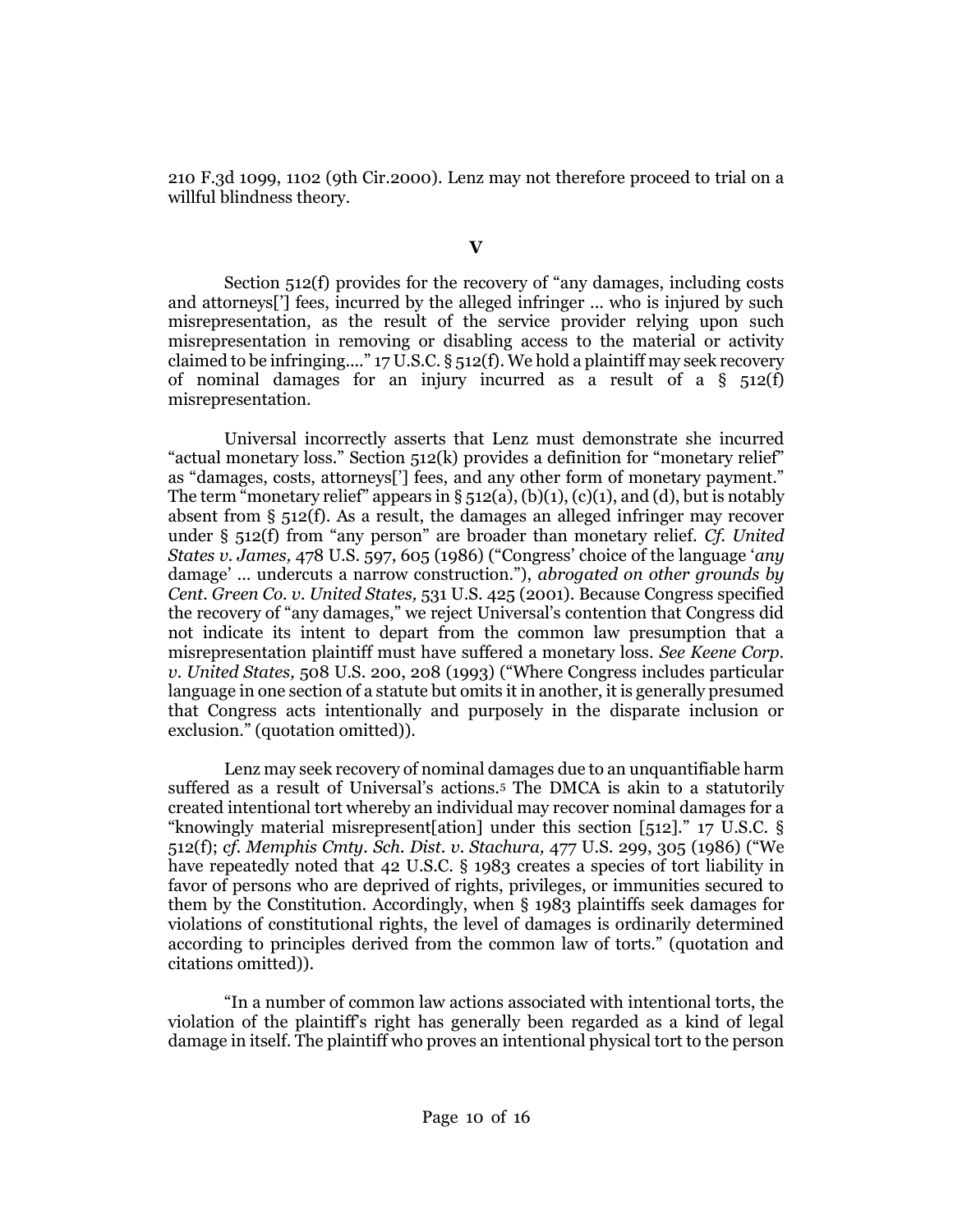or to property can always recover nominal damages." 3 Dan B. Dobbs et al., *The Law of Torts* § 480 (2d ed. 2011). The tort need not be physical in order to recover nominal damages. Defamation, for example, permits the recovery of nominal damages:

A nominal damage award can be justified in a tort action only if there is some reason for awarding a judgment in favor of a claimant who has not proved or does not claim a compensable loss with sufficient certainty to justify a recovery of compensatory or actual damages. There may be such a reason in an action for defamation, since a nominal damage award serves the purpose of vindicating the plaintiff's character by a verdict of the jury that establishes the falsity of the defamatory matter.

W. Page Keeton et al., *Prosser and Keeton on Torts* § 116A, at 845 (5th ed. 1984). Also, individuals may recover nominal damages for trespass to land, even though the trespasser's "presence on the land causes no harm to the land [or] its possessor...." [Restatement \(Second\) of Torts § 163](http://www.westlaw.com/Link/Document/FullText?findType=Y&serNum=0290693837&pubNum=0101577&originatingDoc=Ic3e300705afc11e5a795ac035416da91&refType=TS&originationContext=document&vr=3.0&rs=cblt1.0&transitionType=DocumentItem&contextData=(sc.Search)) & cmts. d, e (1965).

The district court therefore properly concluded in its 2010 order:

The use of "any damages" suggests strongly Congressional intent that recovery be available for damages even if they do not amount to ... substantial economic damages.... Requiring a plaintiff who can [show that the copyright holder knowingly misrepresented its subjective good faith] to demonstrate in addition not only that she suffered damages but also that those damages were economic and substantial would vitiate the deterrent effect of the statute.

*Lenz v. Universal Music Corp.,* No. C 07–[3783 JF, 2010 WL 702466, at \\*10](http://www.westlaw.com/Link/Document/FullText?findType=Y&serNum=2021455754&pubNum=0000999&originatingDoc=Ic3e300705afc11e5a795ac035416da91&refType=RP&originationContext=document&vr=3.0&rs=cblt1.0&transitionType=DocumentItem&contextData=(sc.Search))  [\(N.D.Cal. Feb. 25, 2010\).](http://www.westlaw.com/Link/Document/FullText?findType=Y&serNum=2021455754&pubNum=0000999&originatingDoc=Ic3e300705afc11e5a795ac035416da91&refType=RP&originationContext=document&vr=3.0&rs=cblt1.0&transitionType=DocumentItem&contextData=(sc.Search)) Relying on this opinion, the Southern District of Florida held the same. *Hotfile,* [2013 WL 6336286, at \\*48](http://www.westlaw.com/Link/Document/FullText?findType=Y&serNum=2032227103&pubNum=0000999&originatingDoc=Ic3e300705afc11e5a795ac035416da91&refType=RP&originationContext=document&vr=3.0&rs=cblt1.0&transitionType=DocumentItem&contextData=(sc.Search)) ("[T]he Court observes that the quantity of economic damages to Hotfile's system is necessarily difficult to measure with precision and has led to much disagreement between the parties and their experts. Notwithstanding this difficulty, the fact of injury has been shown, and Hotfile's expert can provide the jury with a non-speculative basis to assess damages.").

We agree that Lenz may vindicate her statutorily created rights by seeking nominal damages. Because a jury has not yet determined whether Lenz will prevail at trial, we need not decide the scope of recoverable damages, i.e., whether she may recover expenses following the initiation of her [§ 512\(f\)](http://www.westlaw.com/Link/Document/FullText?findType=L&pubNum=1000546&cite=17USCAS512&originatingDoc=Ic3e300705afc11e5a795ac035416da91&refType=RB&originationContext=document&vr=3.0&rs=cblt1.0&transitionType=DocumentItem&contextData=(sc.Search)#co_pp_ae0d0000c5150) suit or *pro bono* costs and attorneys' fees, both of which arose as a result of the injury incurred.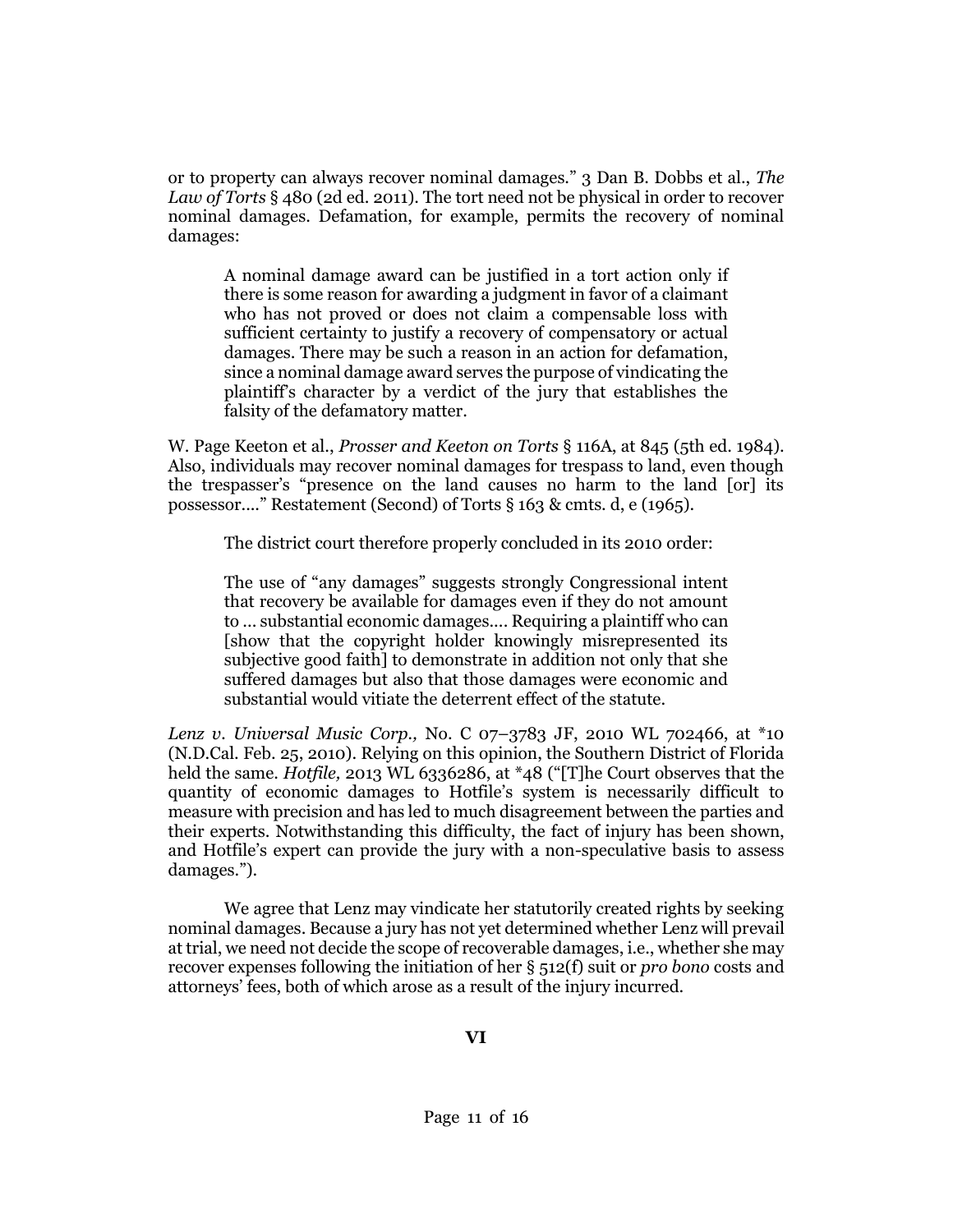Copyright holders cannot shirk their duty to consider—in good faith and prior to sending a takedown notification—whether allegedly infringing material constitutes fair use, a use which the DMCA plainly contemplates as authorized by the law. That this step imposes responsibility on copyright holders is not a reason for us to reject it. *Cf. [Consumer Prod. Safety Comm'n v. GTE Sylvania, Inc.,](http://www.westlaw.com/Link/Document/FullText?findType=Y&serNum=1980116766&pubNum=0000708&originatingDoc=Ic3e300705afc11e5a795ac035416da91&refType=RP&originationContext=document&vr=3.0&rs=cblt1.0&transitionType=DocumentItem&contextData=(sc.Search))* 447 [U.S. 102, 123](http://www.westlaw.com/Link/Document/FullText?findType=Y&serNum=1980116766&pubNum=0000708&originatingDoc=Ic3e300705afc11e5a795ac035416da91&refType=RP&originationContext=document&vr=3.0&rs=cblt1.0&transitionType=DocumentItem&contextData=(sc.Search))–24 (1980) ( "[A]ny increased burdens imposed on the Commission as a result of its compliance with [the Consumer Product Safety Act] were intended by Congress in striking an appropriate balance between the interests of consumers and the need for fairness and accuracy with respect to information disclosed by the Commission. Thus, petitioners' claim that the Commission's compliance with the requirements of [the Act] will impose undue burdens on the Commission is properly addressed to Congress, not to this Court."). We affirm the district court's order denying the parties' cross-motions for summary judgment.

**AFFIRMED.** Each party shall bear its own costs.

[M. SMITH,](http://www.westlaw.com/Link/Document/FullText?findType=h&pubNum=176284&cite=0202981201&originatingDoc=Ic3e300705afc11e5a795ac035416da91&refType=RQ&originationContext=document&vr=3.0&rs=cblt1.0&transitionType=DocumentItem&contextData=(sc.Search)) Circuit Judge, concurring in part and dissenting in part:

I concur in all but Part IV.C of the majority opinion. However, I disagree with the majority's conclusion that "whether Universal's actions were sufficient to form a subjective good faith belief about the video's fair use or lack thereof" presents a triable issue of fact. Universal admittedly did not consider fair use before notifying YouTube to take down Lenz's video. It therefore could not have formed a good faith belief that Lenz's video was infringing, and its notification to the contrary was a knowing material misrepresentation. Accordingly, I would hold that Lenz is entitled to summary judgment.

I agree with the majority's conclusion that  $\S$  512(c)(3)(A)(v) requires copyright holders to consider whether potentially infringing material is a fair use before issuing a takedown notice. As the majority explains, a takedown notice must contain "[a] statement that the complaining party has a good faith belief that use of the material in the manner complained of is not authorized by the copyright owner, its agent, or the law."  $17 \text{ U.S.C. }$  §  $512(c)(3)(A)(v)$ . Because fair use of copyrighted material is not an infringement of copyright, such use is "authorized by ... the law." *See id.* [§ 107](http://www.westlaw.com/Link/Document/FullText?findType=L&pubNum=1000546&cite=17USCAS107&originatingDoc=Ie2f62617ec9611e5b86bd602cb8781fa&refType=LQ&originationContext=document&vr=3.0&rs=cblt1.0&transitionType=DocumentItem&contextData=(sc.Search)). Therefore, in order to form "a good faith belief that use of the material in the manner complained of is not authorized by ... the law," [§](http://www.westlaw.com/Link/Document/FullText?findType=L&pubNum=1000546&cite=17USCAS512&originatingDoc=Ie2f62617ec9611e5b86bd602cb8781fa&refType=RB&originationContext=document&vr=3.0&rs=cblt1.0&transitionType=DocumentItem&contextData=(sc.Search)#co_pp_69f10000a6814)   $512(c)(3)(A)(v)$ , a party must consider the doctrine of fair use. I also agree with the majority that [§ 512\(f\)](http://www.westlaw.com/Link/Document/FullText?findType=L&pubNum=1000546&cite=17USCAS512&originatingDoc=Ie2f62617ec9611e5b86bd602cb8781fa&refType=RB&originationContext=document&vr=3.0&rs=cblt1.0&transitionType=DocumentItem&contextData=(sc.Search)#co_pp_ae0d0000c5150) provides a party injured by a violation of [§ 512\(c\)\(3\)\(A\)\(v\)](http://www.westlaw.com/Link/Document/FullText?findType=L&pubNum=1000546&cite=17USCAS512&originatingDoc=Ie2f62617ec9611e5b86bd602cb8781fa&refType=RB&originationContext=document&vr=3.0&rs=cblt1.0&transitionType=DocumentItem&contextData=(sc.Search)#co_pp_69f10000a6814) with a right of action for damages, including nominal damages.

However, I part ways with the majority on two issues. First, I would clarify that  $\S$  512(f)'s requirement that a misrepresentation be "knowing  $\lceil \cdot \rceil$ " is satisfied when the party knows that it is ignorant of the truth or falsity of its representation. Second, I would hold that Universal's actions were insufficient as a matter of law to form a subjective good-faith belief that Lenz's video was not a fair use.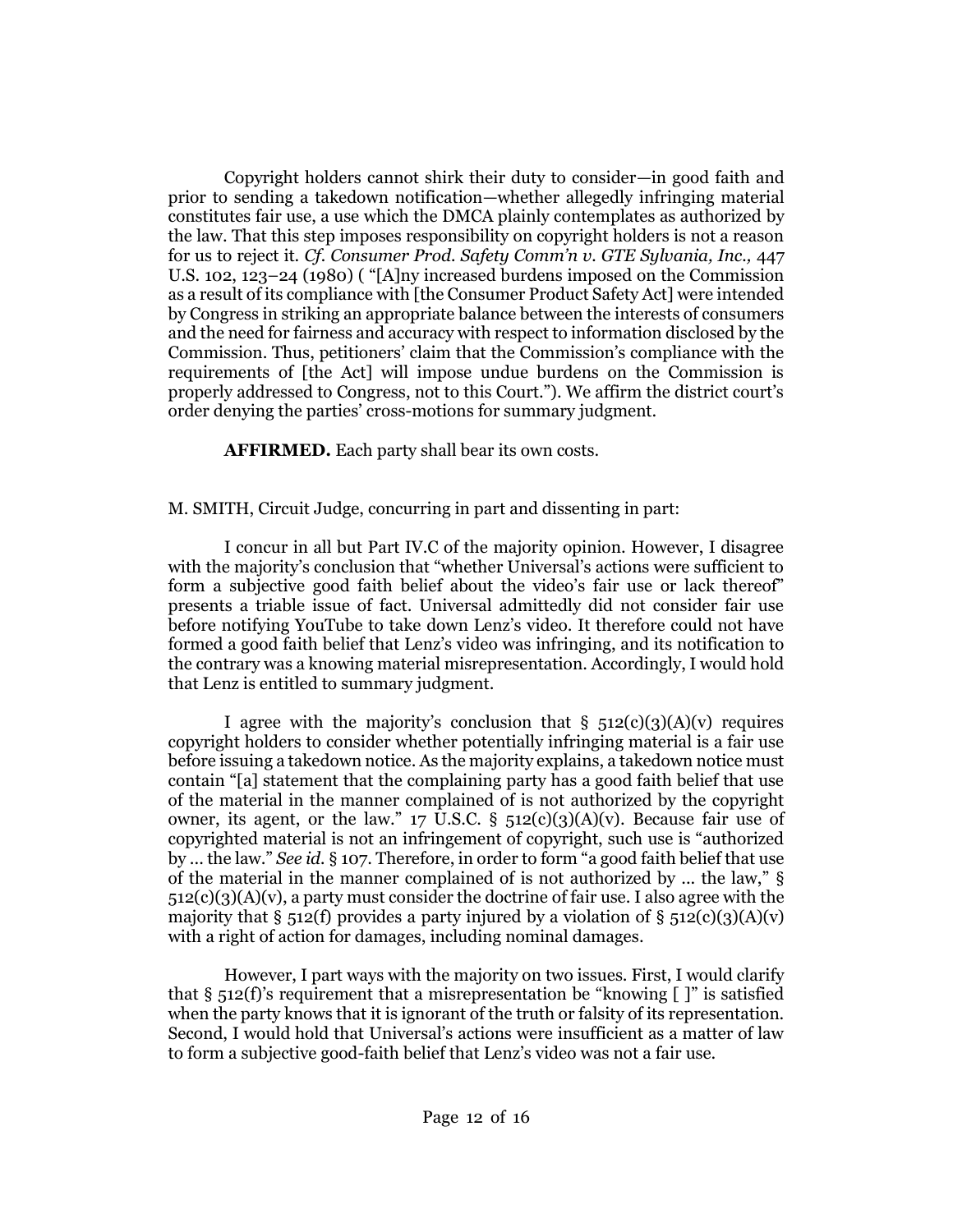[Section 512\(f\)](http://www.westlaw.com/Link/Document/FullText?findType=L&pubNum=1000546&cite=17USCAS512&originatingDoc=Ie2f62617ec9611e5b86bd602cb8781fa&refType=RB&originationContext=document&vr=3.0&rs=cblt1.0&transitionType=DocumentItem&contextData=(sc.Search)#co_pp_ae0d0000c5150) requires that a misrepresentation be "knowing. The incurliability. In my view, when the misrepresentation concerns  $\S$  512(c)(3)(A)(v), the knowledge requirement is satisfied when the party knows that it has not considered fair use. That is, Universal need not have known that the video was a fair use, or that its actions were insufficient to form a good-faith belief about fair use. It need only have known that it had not considered fair use as such.<sup>[1](#page-14-0)</sup>

As the majority explains, we have previously held in *Rossi v. Motion Picture Ass'n of Am. Inc.* that "the 'good faith belief' requirement in  $\S$  512(c)(3)(A)(v) encompasses a subjective, rather than objective, standard." [391 F.3d 1000, 1004](http://www.westlaw.com/Link/Document/FullText?findType=Y&serNum=2005639666&pubNum=0000506&originatingDoc=Ie2f62617ec9611e5b86bd602cb8781fa&refType=RP&fi=co_pp_sp_506_1004&originationContext=document&vr=3.0&rs=cblt1.0&transitionType=DocumentItem&contextData=(sc.Search)#co_pp_sp_506_1004)  [\(9th Cir.2004\).](http://www.westlaw.com/Link/Document/FullText?findType=Y&serNum=2005639666&pubNum=0000506&originatingDoc=Ie2f62617ec9611e5b86bd602cb8781fa&refType=RP&fi=co_pp_sp_506_1004&originationContext=document&vr=3.0&rs=cblt1.0&transitionType=DocumentItem&contextData=(sc.Search)#co_pp_sp_506_1004) *Rossi* reasoned that a subjective standard comported with [§](http://www.westlaw.com/Link/Document/FullText?findType=L&pubNum=1000546&cite=17USCAS512&originatingDoc=Ie2f62617ec9611e5b86bd602cb8781fa&refType=RB&originationContext=document&vr=3.0&rs=cblt1.0&transitionType=DocumentItem&contextData=(sc.Search)#co_pp_ae0d0000c5150)  [512\(f\)](http://www.westlaw.com/Link/Document/FullText?findType=L&pubNum=1000546&cite=17USCAS512&originatingDoc=Ie2f62617ec9611e5b86bd602cb8781fa&refType=RB&originationContext=document&vr=3.0&rs=cblt1.0&transitionType=DocumentItem&contextData=(sc.Search)#co_pp_ae0d0000c5150)'s requirement that actionable misrepresentations be "knowing[ ]", and ultimately held that liability under  $\S$  512(f) requires "a demonstration of some actual knowledge of misrepresentation on the part of the copyright owner." [391](http://www.westlaw.com/Link/Document/FullText?findType=Y&serNum=2005639666&pubNum=0000506&originatingDoc=Ie2f62617ec9611e5b86bd602cb8781fa&refType=RP&fi=co_pp_sp_506_1005&originationContext=document&vr=3.0&rs=cblt1.0&transitionType=DocumentItem&contextData=(sc.Search)#co_pp_sp_506_1005)  [F.3d at 1005.](http://www.westlaw.com/Link/Document/FullText?findType=Y&serNum=2005639666&pubNum=0000506&originatingDoc=Ie2f62617ec9611e5b86bd602cb8781fa&refType=RP&fi=co_pp_sp_506_1005&originationContext=document&vr=3.0&rs=cblt1.0&transitionType=DocumentItem&contextData=(sc.Search)#co_pp_sp_506_1005)

Universal urges us to construe *Rossi* to mean that liability attaches unde[r §](http://www.westlaw.com/Link/Document/FullText?findType=L&pubNum=1000546&cite=17USCAS512&originatingDoc=Ie2f62617ec9611e5b86bd602cb8781fa&refType=RB&originationContext=document&vr=3.0&rs=cblt1.0&transitionType=DocumentItem&contextData=(sc.Search)#co_pp_ae0d0000c5150)  [512\(f\)](http://www.westlaw.com/Link/Document/FullText?findType=L&pubNum=1000546&cite=17USCAS512&originatingDoc=Ie2f62617ec9611e5b86bd602cb8781fa&refType=RB&originationContext=document&vr=3.0&rs=cblt1.0&transitionType=DocumentItem&contextData=(sc.Search)#co_pp_ae0d0000c5150) only if a party subjectively believes that its assertion is false. But under longsettled principles of deceit and fraudulent misrepresentation, a party need only know that it is ignorant of the truth or falsity of its representation for its misrepresentation to be knowing. For example, in *[Cooper v. Schlesinger,](http://www.westlaw.com/Link/Document/FullText?findType=Y&serNum=1884180164&pubNum=0000708&originatingDoc=Ie2f62617ec9611e5b86bd602cb8781fa&refType=RP&originationContext=document&vr=3.0&rs=cblt1.0&transitionType=DocumentItem&contextData=(sc.Search))* 111 U.S. [148, 155 \(1884\)](http://www.westlaw.com/Link/Document/FullText?findType=Y&serNum=1884180164&pubNum=0000708&originatingDoc=Ie2f62617ec9611e5b86bd602cb8781fa&refType=RP&originationContext=document&vr=3.0&rs=cblt1.0&transitionType=DocumentItem&contextData=(sc.Search)), the Supreme Court explained that "a statement recklessly made, without knowledge of its truth, [is] a false statement knowingly made, within the settled rule."<sup>[2](#page-14-0)</sup> Similarly, under the common law, "[a] misrepresentation is fraudulent if the maker ... knows or believes that the matter is not as he represents it to be, ... [or] *knows that he does not have the basis for his representation that he states or implies.*" [Restatement \(Second\) of Torts § 526](http://www.westlaw.com/Link/Document/FullText?findType=Y&serNum=0294806461&pubNum=0101577&originatingDoc=Ie2f62617ec9611e5b86bd602cb8781fa&refType=TS&originationContext=document&vr=3.0&rs=cblt1.0&transitionType=DocumentItem&contextData=(sc.Search)) (emphasis added).[3](#page-14-0)

One who asserts a belief that a work is infringing without considering fair use lacks a basis for that belief. It follows that one who *knows* that he has not considered fair use *knows* that he lacks a basis for that belief. That is sufficient "actual knowledge of misrepresentation" to meet the scienter requirement of [§](http://www.westlaw.com/Link/Document/FullText?findType=L&pubNum=1000546&cite=17USCAS512&originatingDoc=Ie2f62617ec9611e5b86bd602cb8781fa&refType=RB&originationContext=document&vr=3.0&rs=cblt1.0&transitionType=DocumentItem&contextData=(sc.Search)#co_pp_ae0d0000c5150)  [512\(f\).](http://www.westlaw.com/Link/Document/FullText?findType=L&pubNum=1000546&cite=17USCAS512&originatingDoc=Ie2f62617ec9611e5b86bd602cb8781fa&refType=RB&originationContext=document&vr=3.0&rs=cblt1.0&transitionType=DocumentItem&contextData=(sc.Search)#co_pp_ae0d0000c5150) *See Rossi,* [391 F.3d at 1005.](http://www.westlaw.com/Link/Document/FullText?findType=Y&serNum=2005639666&pubNum=0000506&originatingDoc=Ie2f62617ec9611e5b86bd602cb8781fa&refType=RP&fi=co_pp_sp_506_1005&originationContext=document&vr=3.0&rs=cblt1.0&transitionType=DocumentItem&contextData=(sc.Search)#co_pp_sp_506_1005) Thus, to be held liable unde[r § 512\(f\),](http://www.westlaw.com/Link/Document/FullText?findType=L&pubNum=1000546&cite=17USCAS512&originatingDoc=Ie2f62617ec9611e5b86bd602cb8781fa&refType=RB&originationContext=document&vr=3.0&rs=cblt1.0&transitionType=DocumentItem&contextData=(sc.Search)#co_pp_ae0d0000c5150) Universal need only have failed to consider fair use, and known that it had failed to consider fair use.

# **II**

It is undisputed that Universal's policy was to issue a takedown notice where a copyrighted work was used as "the focus of the video" or "prominently featured in the video." By Universal's own admission, its agents were not instructed to consider whether the use was fair. Instead, Universal directed its agents to spare videos that had "a second or less of a Prince song" or where the song was "distorted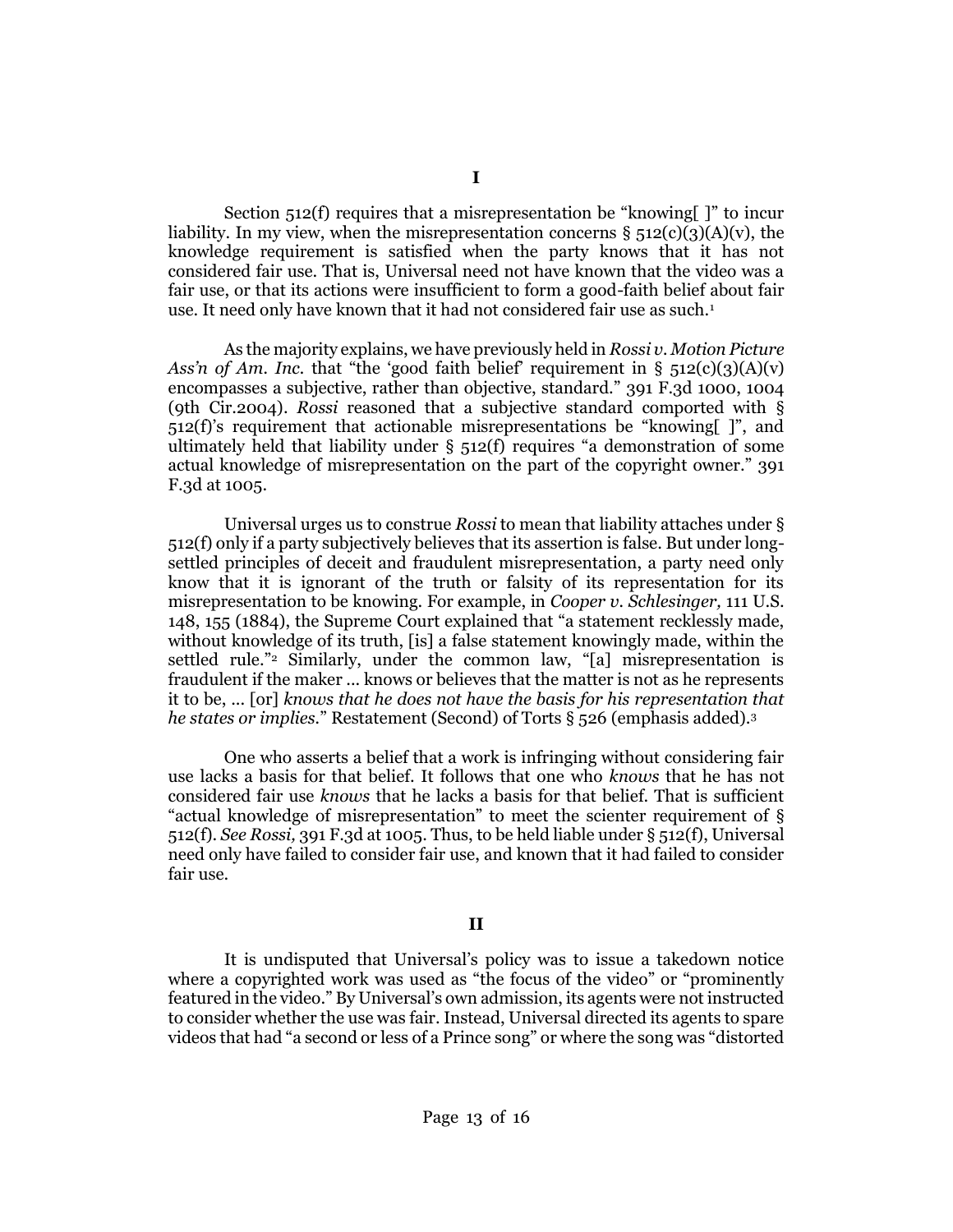beyond reasonable recognition." And yet, from this, the majority concludes that "whether Universal's actions were sufficient to form a subjective good faith belief about the video's fair use or lack thereof" presents a triable issue of fact.

I respectfully disagree. The Copyright Act explicitly enumerates the factors to be considered in assessing whether use of copyrighted material is fair. 17 U.S.C. § 107. Universal's policy was expressly to determine whether a video made "significant use"—not *fair* use—of the work. Nothing in Universal's methodology considered the purpose and character of the use, the commercial or noncommercial nature of the use, or whether the use would have a significant impact on the market for the copyrighted work.<sup>4</sup> *See* § 107. There is therefore no disputed issue of fact: Universal did *not* consider fair use before issuing a takedown notice.

Moreover, Universal *knew* it had not considered fair use, because § 107 explicitly supplies the factors that "shall" be considered in determining whether a use is fair. *Id.* I see no reason in law or logic to excuse copyright holders from the general principle that knowledge of the law is presumed. *See United States v. Int'l Minerals & Chem. Corp.,* 402 U.S. 558, 562–63 (1971) (holding that the use of the word "knowingly" did not evince a legislative intent to "carv[e] out an exception to the general rule that ignorance of the law is no excuse"). As explained above, that is sufficient in my view to conclude that Universal's takedown notice was a knowing misrepresentation.

Based on *Rossi's* holding that a subjective good-faith belief in infringement is sufficient to satisfy  $\S 512(c)(3)(A)(v)$ , 391 F.3d at 1005, the majority disagrees. But the majority's reading of *Rossi* would insulate from liability *any* subjective belief in infringement, no matter how poorly formed. *Rossi* did not abrogate the statutory requirement that the belief be held in good faith. I would therefore hold that a belief in infringement formed consciously without considering fair use is no good-faith belief at all. *See Cooper,* 111 U.S. at 155 (holding that such a belief is a knowing misrepresentation). And to assert in good faith that a use is not fair, a party must consider the statutory elements of fair use set forth in § 107. Merely evaluating whether a use is "significant" is not enough.

<sup>4</sup> Had Universal properly considered the statutory elements of fair use, there is no doubt that it would have concluded that Lenz's use of *Let's Go Crazy* was fair. *See, e.g., TCA Television Corp. v. McCollum,* 2015 WL 9255341 (S.D.N.Y. Dec. 17, 2015) (finding on a motion to dismiss that the use in a Broadway show of one minute and seven seconds of the Abbott and Costello routine *Who's On First?* was fair because the use was "highly transformative" and unlikely to usurp the market for the original); *SOFA Entm't, Inc. v. Dodger Prods., Inc.,* 709 F.3d 1273 (9th Cir.2013) (affirming summary judgment that use of a seven-second clip of *The Ed Sullivan Show* was fair for similar reasons). Universal's "significant use" analysis, by contrast, is more like determining whether a use is *de minimis,* a much more stringent test than fair use. *See Sandoval v. New Line Cinema Corp.,* 147 F.3d 215, 217 (2d Cir.1998).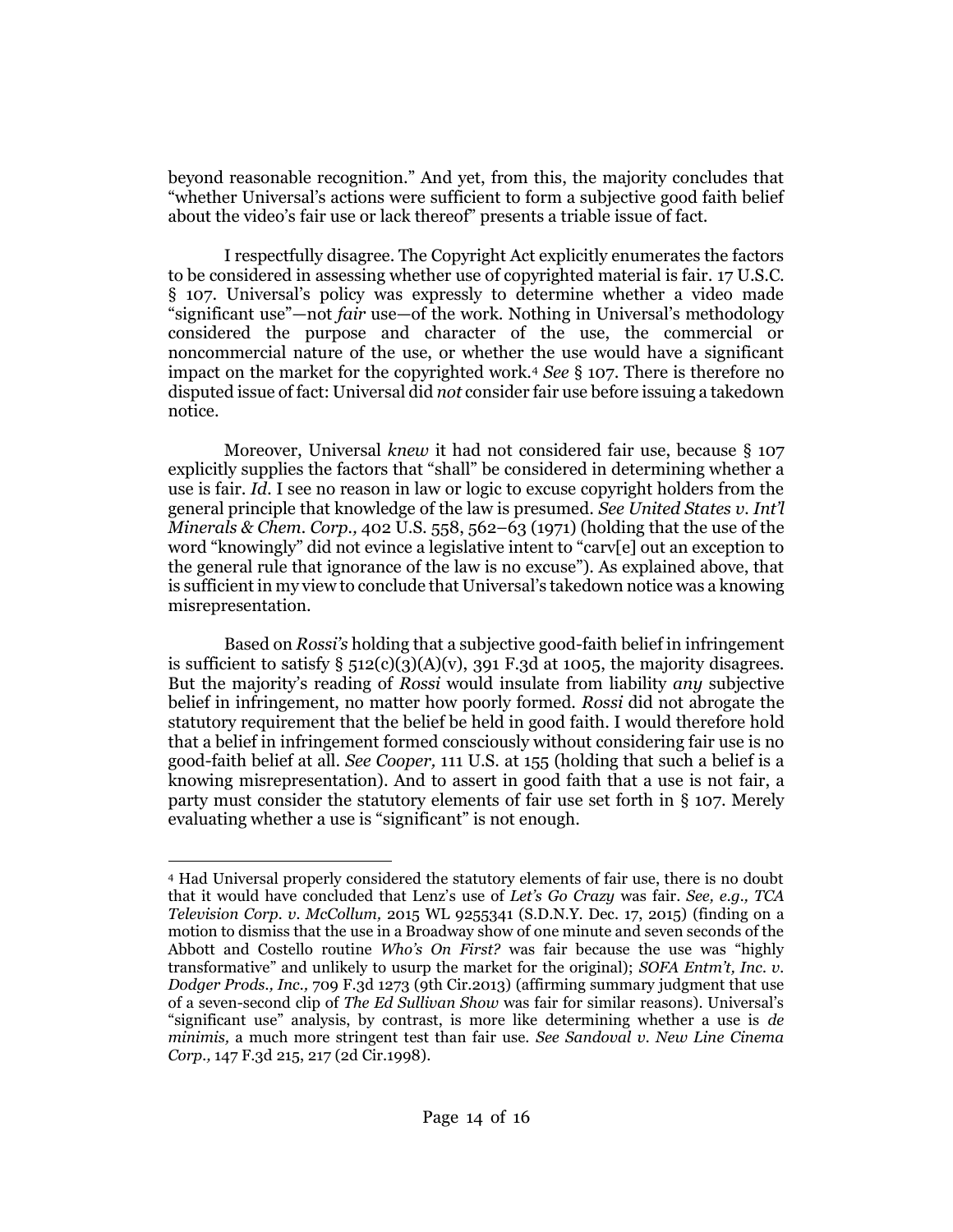The majority's unfortunate interpretation of  $\S$  512(f) would permit a party to avoid liability with only the most perfunctory attention to fair use. Such a construction eviscerates  $\S$  512(f) and leaves it toothless against frivolous takedown notices. And, in an era when a significant proportion of media distribution and consumption takes place on third-party safe harbors such as YouTube,<sup>5</sup> if a creative work can be taken down without meaningfully considering fair use, then the viability of the concept of fair use itself is in jeopardy. Such a construction of § 512(f) cannot comport with the intention of Congress.

In sum: Universal represented that it had formed a good-faith belief that Lenz's video was an infringement of copyright—that is, that the video was not fair use. Because Universal did not actually consider the factors constituting fair use, its representation was false—a misrepresentation. Because those factors are set forth in § 107 (and § 107 expressly states that a fair use "is not an infringement of copyright"), Universal's misrepresentation was knowing. And because there is no further disputed issue of fact concerning liability, I respectfully dissent*.*

## <span id="page-14-0"></span>**Note**

The court's opinion was released on March 17, 2016 and amended an earlier opinion in the same case, issued in 2015 and published at 801 F.3d 1126. The primary purpose of the new opinion was to issue an order denying both parties' petitions for rehearing of the earlier panel opinion. The court made various other changes to its original opinion, however. Notably, it deleted the following paragraph from that opinion:

In order to comply with the strictures of  $\S$  512(c)(3)(A)(v), a copyright holder's consideration of fair use need not be searching or intensive. We follow *Rossi* 's guidance that formation of a subjective good faith belief does not require investigation of the allegedly infringing content. *See* 391 F.3d at 1003, 1005. We are mindful of the pressing crush of voluminous infringing content that copyright holders face in a digital age. But that does not excuse a failure to comply with the procedures outlined by Congress. *Cf. Lenz,* 572 F.Supp.2d at 1155 ("[I]n the majority of cases, a consideration of fair use prior to issuing a takedown notice will not be so complicated as to jeopardize a copyright owner's ability to respond rapidly to potential infringements. The DMCA already requires copyright owners to make an initial review of the potentially infringing material prior to sending a takedown notice; indeed, it would be impossible to meet any of the requirements of Section 512(c) without doing so. A consideration of the applicability of the fair use doctrine simply is part of that initial review.").

We note, without passing judgment, that the implementation of computer algorithms appears to be a valid and